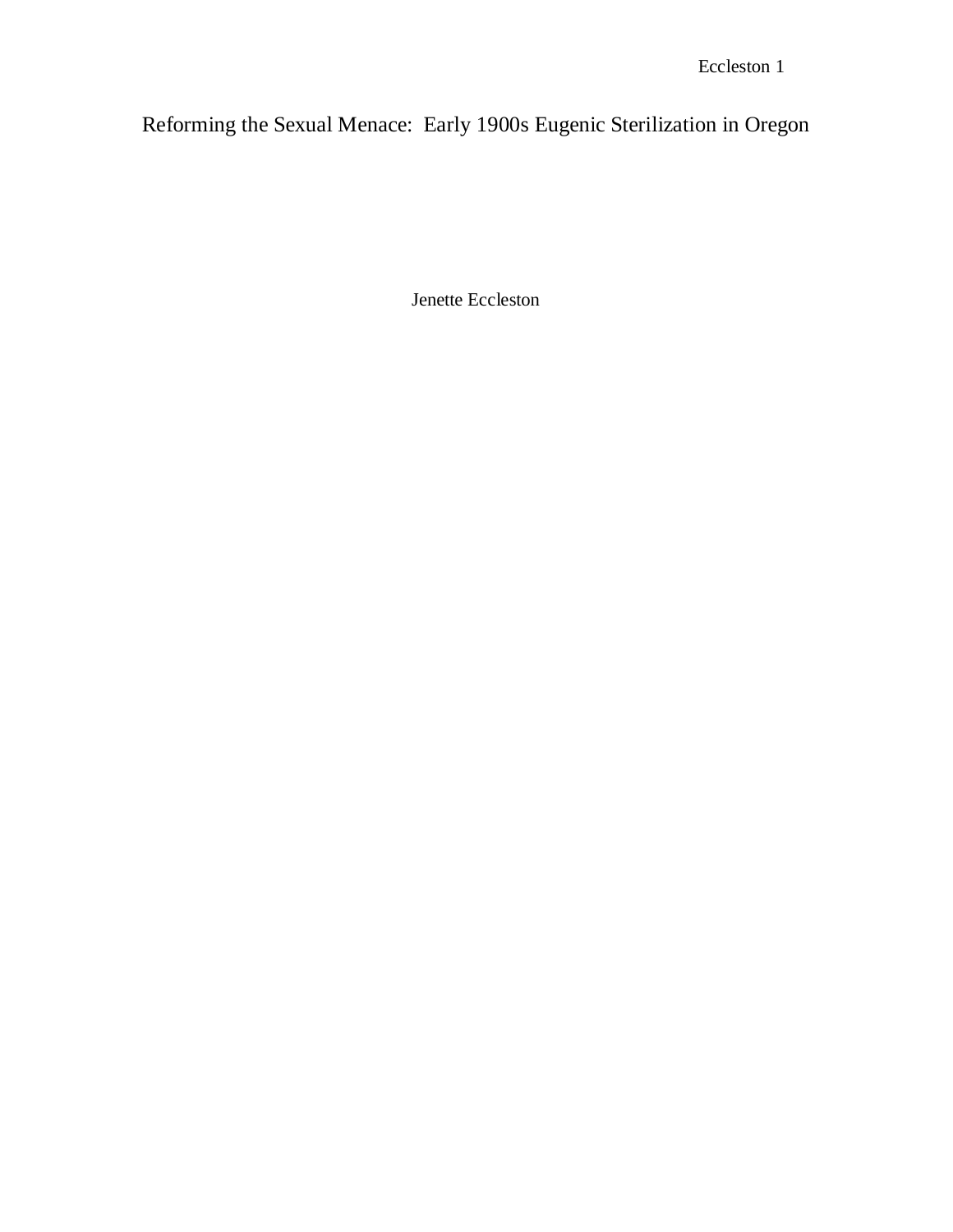Oregon Governor Withycombe, in his 1917 message to the Twenty-Ninth Legislative Assembly, declared, "the prevalence and increase of feeble-mindedness and mental disease is one of the greatest problems confronting modern society." He pointed to the "two percent of children" and "hundreds of adults" who were "mentally incompetent" and stated that "unrestricted propagation simply [meant] the creation of more human wrecks."<sup>1</sup> That same year, Oregon became the fourteenth state to mandate sexual sterilization for those labeled "feebleminded, insane, epileptic, habitual criminals, moral degenerates, and sexual perverts. $^{32}$ Compulsory sterilization laws grew from a combination of Progressive-Era reform initiatives as well as the growing popularity of the eugenics movement. Progressive reformers sought to increase public welfare by protecting the public from criminals and the feebleminded.<sup>3</sup> While Progressive reformers initially looked to the expansion of prisons and mental institutions in order to segregate so-called dangerous populations from the rest of society, eugenicists claimed they could eliminate these unwanted human traits by keeping people with disabilities and criminal tendencies from being born. Eugenicists supported public welfare reform with the goal of eventually ending the need for institutions altogether.

Although sterilization laws in Oregon claimed to be eugenic and therapeutic rather than punitive, mandatory sterilization worked to control sexual behavior inside and outside institutions by labeling certain groups of people"s sexual practices "deviant." Historians of early

 $1$  Governor James Withycombe, Twenty-Ninth Legislative Assembly 1917, http://arcweb.sos.state.or.us/governors/withycombe/message1917.html (accessed November 29, 2007).

<sup>2</sup> Oregon, *General Laws, 1917* (Salem: State Printing Department, 1917), 518-521.

<sup>&</sup>lt;sup>3</sup> The term feebleminded has no equivalent in modern terminology, though people with physical or cognitive disabilities or people labeled "border-line," would have been labeled feebleminded in the early 20th-century. This socially constructed label changed over time and according to the cultural context. The term is offensive, but I have retained the use of the term feebleminded to avoid presentism.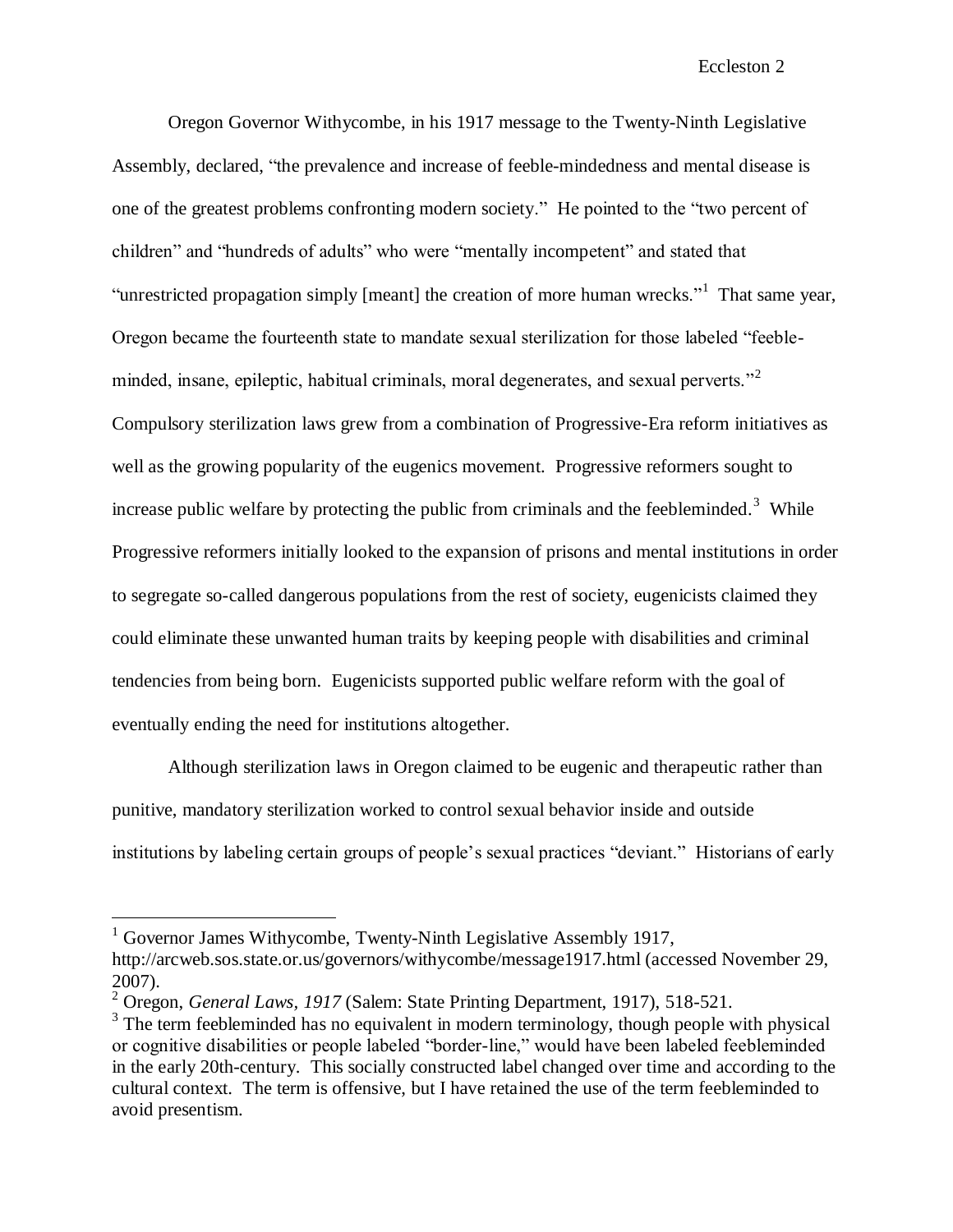20th-century state sterilization laws have paid little attention to Oregon practices.<sup>4</sup> Nevertheless, Oregon legal battles and interpretations of the laws deserve a close examination. As public welfare reform evolved in the late 1910s, Progressive reformers sought to improve society by focusing on the elimination of crime, disability, and poverty. At the same time, reformers persuaded by the newly emerging science of eugenics presented far-reaching solutions, including the involuntary sterilization of individuals deemed social menaces.

The "feebleminded" became the targets of the medical community who warned of the increasing dangers this group would pose to society. According to the specialists, feeblemindedness referred to a broad category of people deemed mentally disabled. Doctors spoke of three major categories: "idiots," "imbeciles," and "morons."<sup>5</sup> Dr. J.N. Smith, superintendent of the Oregon State Institute for Feeble-Minded in Salem, declared, "Every feebleminded person is a potential criminal." Smith defended his statement by claiming that feebleminded people could not distinguish right from wrong and drifted into crime or begging.<sup>6</sup> Smith's attitudes aligned with those of other physicians in his field such as Dr. Walter Fernald, who claimed that feebleminded children became potential criminals.<sup>7</sup> Research at that time not only alleged that "high grade morons" grew up to become criminals and prostitutes, but that

<sup>&</sup>lt;sup>4</sup> Exceptions include Janice A. Brockley, "Doctors, Deviants, and Defectives: Sterilization in Oregon" (Undergraduate Thesis, University of Oregon Honors College, 1991); Peter Boag, *Same-Sex Affairs: Constructing and Controlling Homosexuality in the Pacific Northwest* (Berkeley: University of California Press), 206-216; and Mark A. Largent, ""The Greatest Curse of the Race:" Eugenic Sterilization in Oregon, 1909-1983," *Oregon Historical Quarterly,* 103, no. 2 (2002), 188-209.

<sup>5</sup> A.F. Tredgold, *Mental Deficiency* (New York: William Wood & Company, 1908), 75-76; James W. Trent, Jr., *Inventing the Feeble Mind: A History of Mental Retardation in the United States* (Berkeley: University of California Press, 1994).

<sup>6</sup> Dr. J.N. Smith, quoted in "Owens-Adair Bill literature" folder, box 4, Cornelia M. Pierce Papers, Special Collections, Knight Library, University of Oregon, Eugene, OR (hereafter referred to as CMPP).

<sup>7</sup> Dr. J.N. Smith, quoted in "Owens-Adair Bill," CMPP.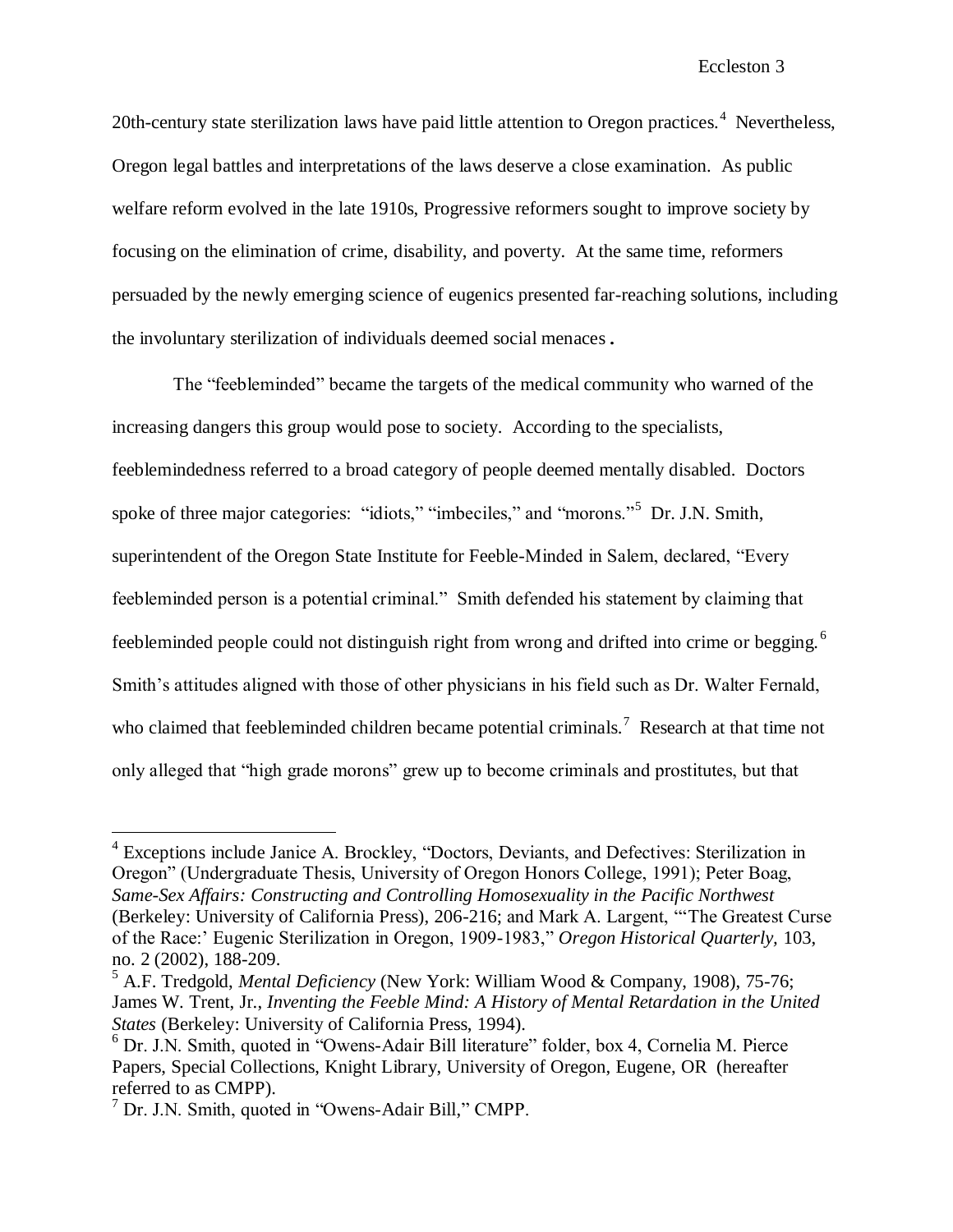feebleminded women bred at alarmingly high rates. $8 \text{ Smith pointed to "statistics [showing] that}$ the feebleminded woman bears twice as many children as the normal woman."<sup>9</sup> These experts produced logic that painted the picture of feebleminded women having countless children who would become welfare dependents or crooks.

Fear of sexual deviance and criminality generated Progressive reform initiatives in the first two decades of the 20th-century. In 1912, Governor Oswald West initiated a moral reform campaign against female prostitution.<sup>10</sup> The Portland Vice Commission, initially established to control female prostitution, also dedicated their efforts to the eradication of bootlegging and gambling.<sup>11</sup> An agency that received state funding, the Oregon Social Hygiene Society, also focused on female prostitution and "proper sexuality" as a way to eliminate sexually transmitted infections, which they associated with sexual vice. $^{12}$ 

Public welfare officials sought to explain "potential and actual problems of social inadequacy" by drawing a parallel between disability, criminality, and socioeconomic status.  $^{13}$ Correspondence, survey documents and media promotions for the *Oregon State Survey for Mental Defect, Delinquency and Dependency* highlight this professional and public discourse. In

<sup>&</sup>lt;sup>8</sup> Many historians have detailed studies linking feeblemindedness to prostitution and criminality. For excellent accounts of the construction of the feebleminded as menace in the United States, see James W. Trent, Jr., *Inventing the Feeble Mind: A History of Mental Retardation in the United States* (Berkeley: University of California Press, 1994); Nicole Hahn Rafter, *Creating Born Criminals* (Urbana: University of Illinois Press, 1997); Susan K. Cahn, *Sexual Reckonings: Southern Girls in a Troubling Age* (Cambridge: Harvard University Press, 2007).

<sup>&</sup>lt;sup>9</sup> Dr. J.N. Smith, quoted in "Owens-Adair Bill," CMPP.

<sup>10</sup> Boag, *Same-Sex Affairs*, 208.

<sup>11</sup> Boag, *Same-Sex Affairs,* 188.

<sup>&</sup>lt;sup>12</sup> The Oregon Social Hygiene Society, "Steps Toward Social Health," in *Biennial Report of Progress* (circa 1922), 3.

<sup>&</sup>lt;sup>13</sup> Treasury Department, United States Public Health Service, Public Health Bulletin 112, Carlisle, Chester L., M.D., "Origin, Object, Scope, and Methods," *Preliminary Statistical Report of the Oregon State Survey of Mental Defect, Delinquency, and Dependency* (Washington: Government Printing Office 1922), 6.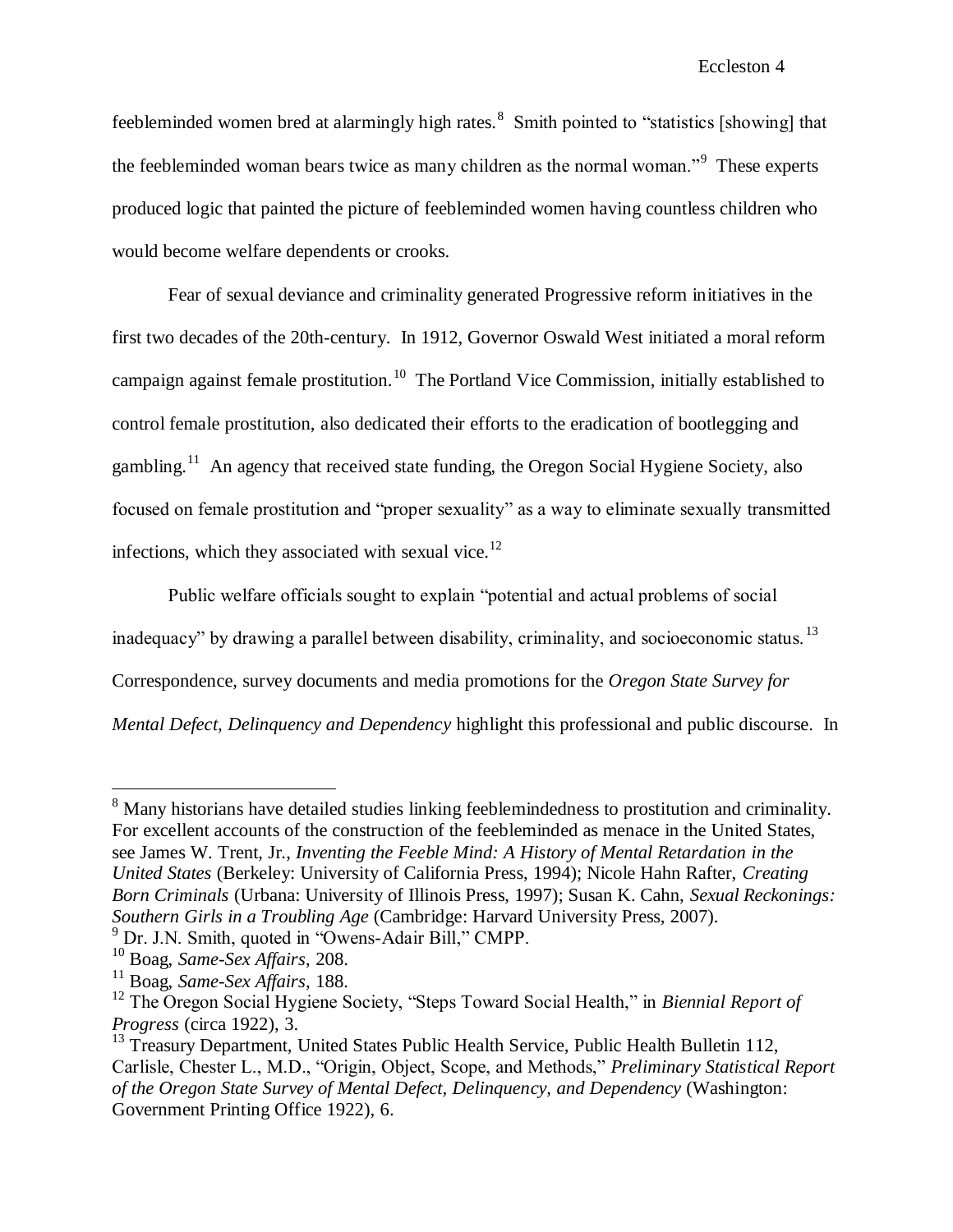1920, at the state legislature"s request, the University of Oregon and the United States Health Service conducted a statewide survey in the hopes of identifying "defective, dependent, and delinquent" individuals living in Oregon. Over ten thousand volunteers gathered information on individuals they suspected were "defective," "dependent" and/or "delinquent." Public officials, welfare agents, public school teachers, religious leaders, and other prominent citizens turned in names, ages, and "reason for the person's trouble" of over 45,000 Oregon residents.<sup>14</sup> University of Oregon President P. L. Campbell served as vice president of the Oregon Social Hygiene Society at the time of the survey. According to President Campbell, "The survey indicates very clearly the mutual interdependency of delinquency, dependency, and mental defect."<sup>15</sup> The results of this statewide investigation informed legislative recommendations, as requested by senate joint resolution 28.<sup>16</sup>

Progressive-Era reformers such as the Oregon Social Hygiene Society organized massive sex-education campaigns, alerting the public to the dangers of sexual vice. Social hygiene reformers worked to inform the public about causes and prevention of sexually transmitted infections. They worked to regulate and control sex and sex advice. The society also sought to eliminate prostitution. Other work included disseminating information through public schools, conferences, exhibits, clinics, lectures and door-to-door community outreach. The society claimed that over thirty-three thousand people attended its  $1912$  exhibits.<sup>17</sup> The society's fifth-

<sup>15</sup>Treasury Department, United States Public Health Service "Public Health Bulletin 112, P. L. Campbell quoted in *Preliminary Statistical Report of the Oregon State Survey of Mental Defect, Delinquency, and Dependency* (Washington: Government Printing Office 1922), 7 (hereafter referred to as Treasury Department, "Public Health Bulletin").

<sup>16</sup> Treasury Department, "Public Health Bulletin."

<sup>&</sup>lt;sup>14</sup> "A Summary of the Oregon State Survey of Mental Defect, Delinquency and Dependency," in *The University of Oregon Extension Monitor* (University of Oregon, 1921), 38-40, 67.

<sup>17</sup> The Oregon Social Hygiene Society, *Progress: The Second Annual Report of the Oregon Social Hygiene Society* (Portland: Portland Printing House Company, 1913), 29.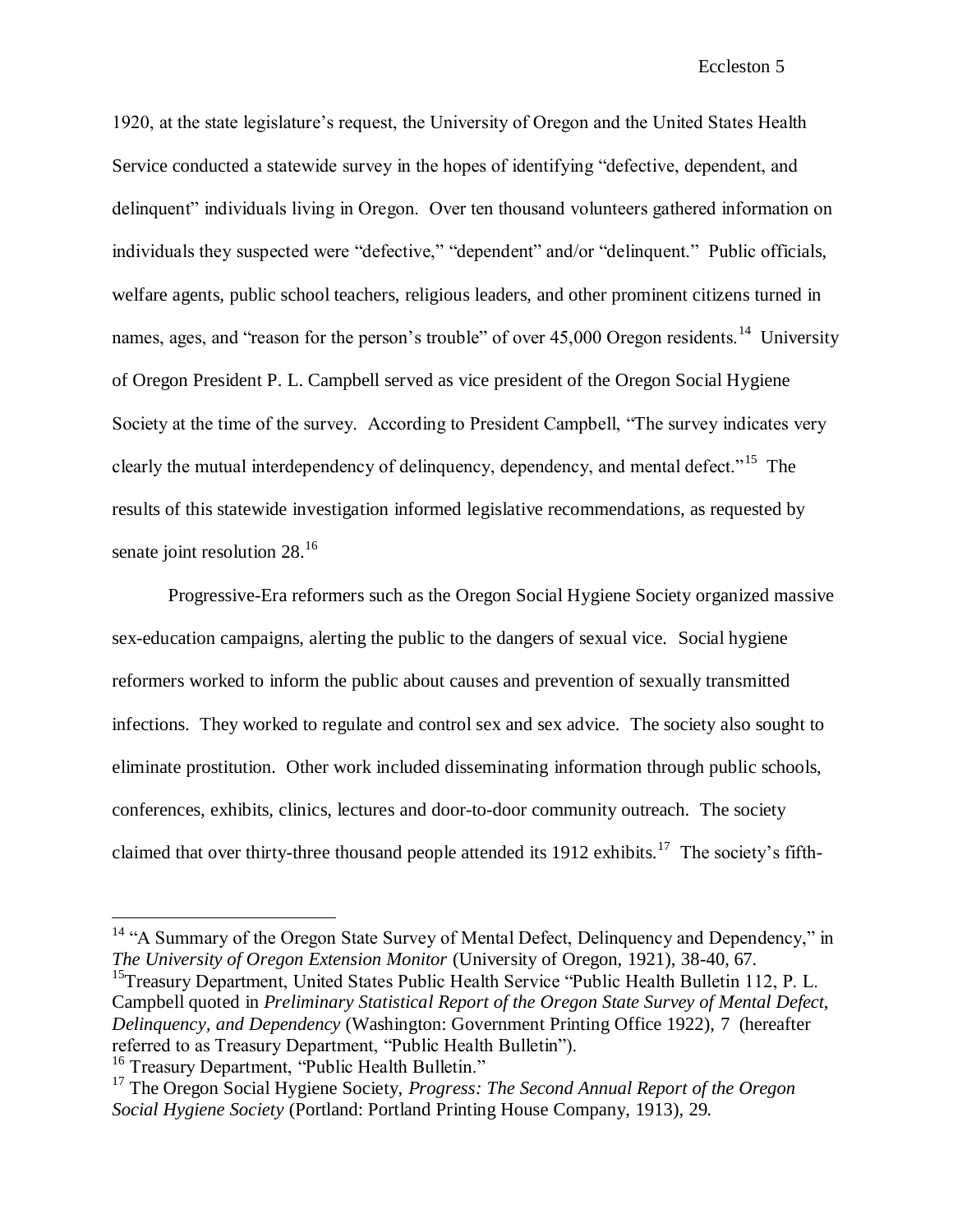year publication boasted that it led the nation in economic and moral gains. Reformers asked the Oregon legislature to increase their state appropriations due to the importance of the society"s creation of "new standards of sex life."<sup>18</sup> The society's work helped increase public awareness about sexually transmitted infections, but with a focus on moral behavior. This progressive reform work initiated and defined sex education in Oregon schools, placing a strong emphasis on the definition of moral sex as heterosexual and confined to marriage in order to produce nondisabled children.

The Oregon Social Hygiene Society approached sexual vice and sex education differently for women and men. Their talks catered to sex-segregated audiences. The language and marketing of printed materials juxtaposed women of the night with women in white. The former would bring ruin to men and boys, while the latter would produce healthy children in a true home life. According to the society, "suggestive costumes of women" caused sexual vice in young boys. $^{19}$ 

In addition to gendered education, the Oregon Social Hygiene Society offered educational pamphlets about correct sex, marriage and childbearing. For instance, one of dozens of printed circulations included "Education for Sex and Heredity." Part of the society"s permanent exhibit, "Have I the Right to Marry?" asked viewers to be sure their marriages would not bring generations of "blind and crippled" children into the world "for the sake of self, future family and the race."<sup>20</sup> This education portrayed sex, marriage, and childbearing as privileges that, if not properly carried out, would destroy "the race."

Eugenics movement activists focused considerable efforts on the creation of what they

<sup>18</sup> Oregon Social Hygiene Society, *Five Years' Work in Oregon: The Fifth Annual Report of the Oregon Social Hygiene Society* (Portland: Portland Printing House, 1916), 48.

<sup>19</sup> Oregon Social Hygiene Society, *Five Years' Work*, 27-29.

<sup>20</sup> Oregon Social Hygiene Society, *Five Years' Work*, 27-29.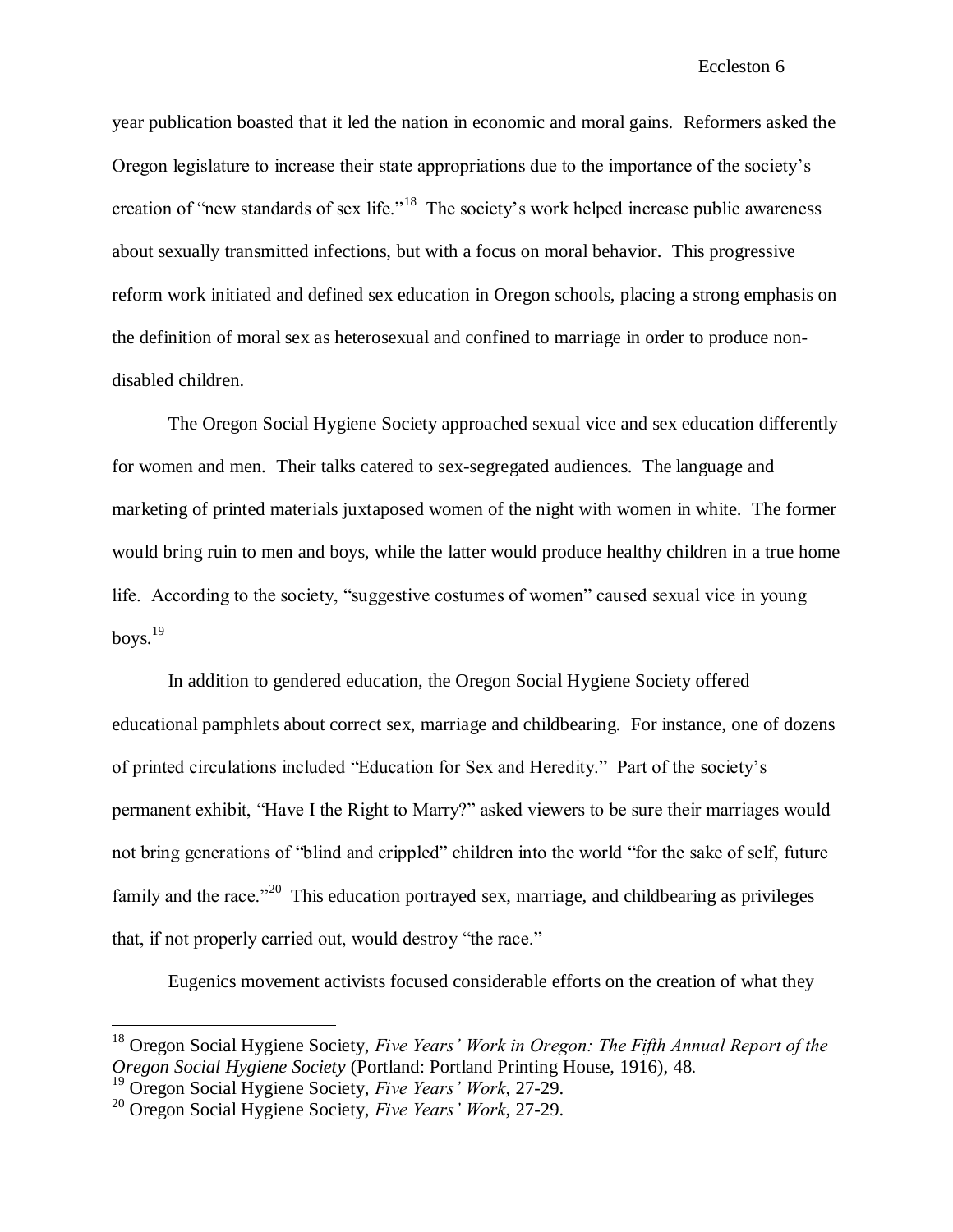considered human betterment, which strongly emphasized correct marriage and childbearing practices. In the late  $19<sup>th</sup>$  century, Charles Darwin's cousin, Francis Galton, coined the term "eugenics" in his argument that selective breeding could speed up human evolution to create a "better race." By the early  $20<sup>th</sup>$  century, selective breeding campaigns sought to encourage parenting from individuals deemed eugenically "fit" while restricting reproduction from individuals considered "unfit." Eugenicists conducted elaborate family history studies that investigated physical, mental and social characteristics to prove the superiority and subsequent inferiority of particular traits. White eugenicists worried about the "purity" of the white race and used the pedigree studies to evidence the reproduction of criminality, economic dependency, and disability among white families.  $2<sup>1</sup>$  These eugenicists worked to maintain whiteness, which, according to them, came from "inherently superior" Nordic and Anglo Europeans. Eugenicists argued that every child had the right to be well-born. This rhetoric spilled out into progressivism.

Progressive reformers and eugenicists sometimes collaborated to create public policy campaigns. Other Progressive reformers embraced eugenic ideologies. Dr. Bethenia Owens-Adair, a feminist and the most zealous supporter of involuntary sterilization in Oregon, included eugenic-based arguments in her pro-sterilization campaign. For instance, in 1913, a social hygiene measure restricted marriage licenses of men diagnosed with sexually transmitted infections. Owens-Adair advocated for more stringent marriage restriction. Legislation backed by Owens-Adair required male and female marriage applicants to prove their sexual and mental health. A "fail" on either test required the sterilization of one or both applicants if they still

<sup>21</sup> Nicole Hahn Rafter, *White Trash: The Eugenic Family Studies 1877-1919,* edited by Nicole Hahn Rafter (Boston: Northeastern University Press, 1988), 8; Paul Popenoe and Roswell Hill 7Johnson, *Applied Eugenics* (New York: The Macmillan Company, 1933), 284, 299.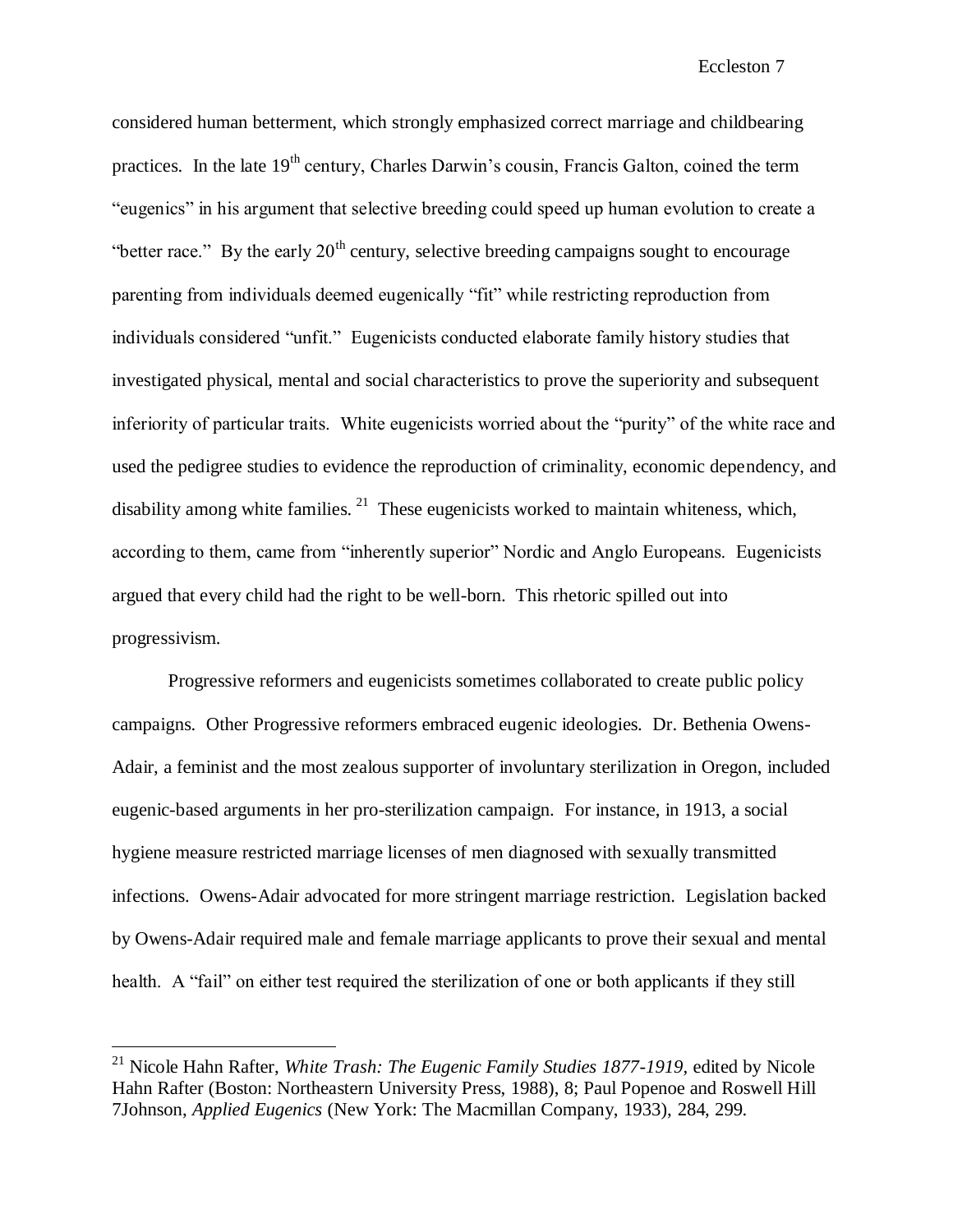wished to pursue marriage. This "Hygienic Marriage Bill" passed the legislature in 1921, but a voter referendum later repealed the law.<sup>22</sup> This particular measure spurred an immense public outcry. Oregonians did not necessarily object to sterilization as a prerequisite for marriage, but they did not want their unmarried daughters subject to indecent sexual health examinations.<sup>23</sup>

Oregon progressive reform campaigns continued to focus on sex and sexual "vice," turning to the "deviance" of same-sex sexual activity. Governor Oswald West pointed to "degenerate practices" not only in prisons and mental institutions, but also "in every city, contaminating the young, debauching the innocent, cursing the State." West offered "sterilization and emasculation [as] an effective remedy."<sup>24</sup> His message referred to a sex scandal the previous year, which involved several prominent Oregonians and the discovery of a thriving gay community in Portland.<sup>25</sup> The statement by West reveals his attitude toward gay men"s behavior as predatory and harmful to society. According to historian Peter Boag, later statements made by West indicated a desire to deliver a "drastic surgical operation" to gay men. 26

Prison officials reported widespread homosexuality within their institutions as a major problem. In a letter to sterilization-law champion Dr. Owens-Adair, J. J. Walter, chaplain of the Illinois State Penitentiary, wrote, "What a boon your [sterilization] bill would be to the prison

<sup>24</sup> Governor Oswald D. West, "Biennial Message, 1913,"

<sup>22</sup> B. A. Owens-Adair, *The Eugenic Marriage Law and Human Sterilization: The Situation in Oregon* (Salem, Oregon: Dr. Owens-Adair, 1922), 5; Harry Hamilton Laughlin, *Eugenical Sterilization in the United States* (Psychopathic Laboratory of the Municipal Court of Chicago, 1922), 343.

<sup>23</sup> "A Freak Marriage Bill," *Morning Oregonian*, May 27, 1921, 8; "Dr. Owens Adair Fails to Answer Criticism," *Morning Oregonian*, June 3, 1921, 10.

http://www.sos.state.or.us/archives/governors/west/message1913.html (accessed November 29, 2007).

<sup>&</sup>lt;sup>25</sup> Peter Boag, "Sex & Politics in Progressive-Era Portland & Eugene: The 1912 Same-Sex Vice Scandal," in *Oregon Historical Quarterly* 100, no. 2 (1999): 158-181.

<sup>26</sup> Boag, *Same-Sex Affairs*, 208.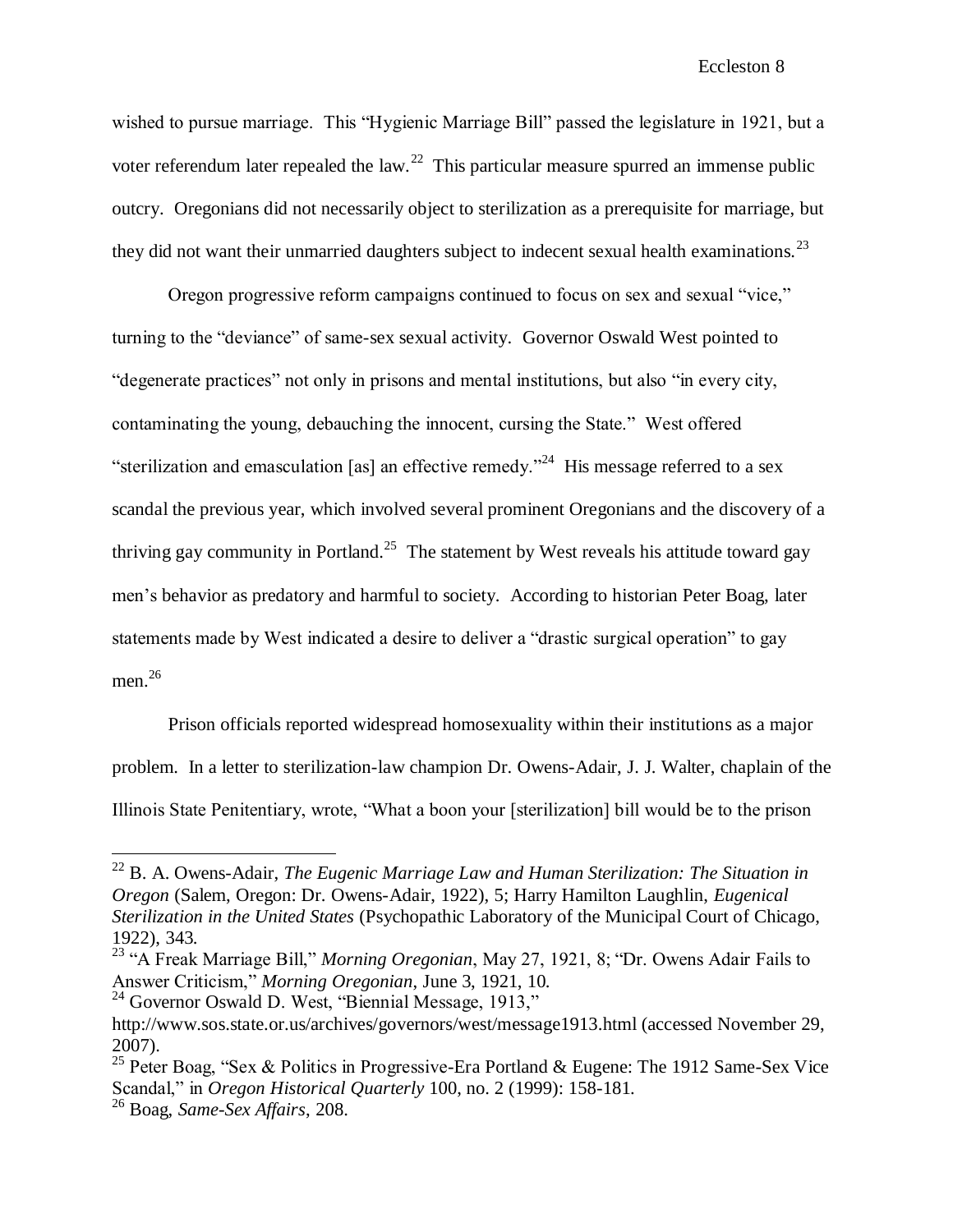management." Walter pointed to the "burning shame" of same-sex sexual activity both in and out of prisons, adding that "fear of this law" provided a "deterrent influence [stronger than] any sentence that any court might inflict." $27$ 

Prison representatives claimed that sterilization laws would control undesirable sexual behavior, all in the name of protecting society. In 1917, a Commission to Investigate the Oregon State Penitentiary recommended a castration law "in cases of congenital homo-sexuality… and in cases of incest and in all cases where the sex abnormality has manifested itself in criminal tendency."<sup>28</sup> Here the officials' language spoke of homosexuality as inherited, indicating castration was a eugenic answer to such "sexual deviance." The eugenic argument, however, cited that habitual, or "three-strike" offenders, could pass the criminal gene to their offspring.

Though sterilization might seem punitive, the arguments for sterilizing sex offenders emphasized the therapeutic and socially protective value of castration. Pro-sterilization campaigns attracted significant support from women reformers who argued that sterilization would help prevent rape*.* Mrs. A J. Cleaveland pointed to the prevalence of rape in the United States and argued that the proposed legislation would bring safety to women.<sup>29</sup> Women also participated in anti-sterilization activism. Lora C. Little campaigned determinedly to revoke sterilization legislation. As vice-president of the Anti-Sterilization League, Little spoke against sterilization as "the most vicious piece of legislation ever passed." While Owens-Adair and other pro-sterilization activists insisted that sterilization would "cure" sexual predators of their desire to rape, Little and other anti-sterilization activists understood that enacting compulsory

<sup>27</sup> J. J. Walter, quoted in marked copy of *Human Sterilization: Its Social and Legislative Aspects,*  46, "Owens-Adair Bill Literature" folder, box 4, CMPP.

<sup>&</sup>lt;sup>28</sup> E. E. Brodie, F.W. Mulkey and L.J. Wentworth, quoted in Janice A. Brockley, "Doctors, Deviants, and Defectives," 18.

<sup>29</sup> Owens-Adair, marked copy of *Human Sterilization,* 23*,* "Owens-Adair Bill Literature" folder, box 4, CMPP*.*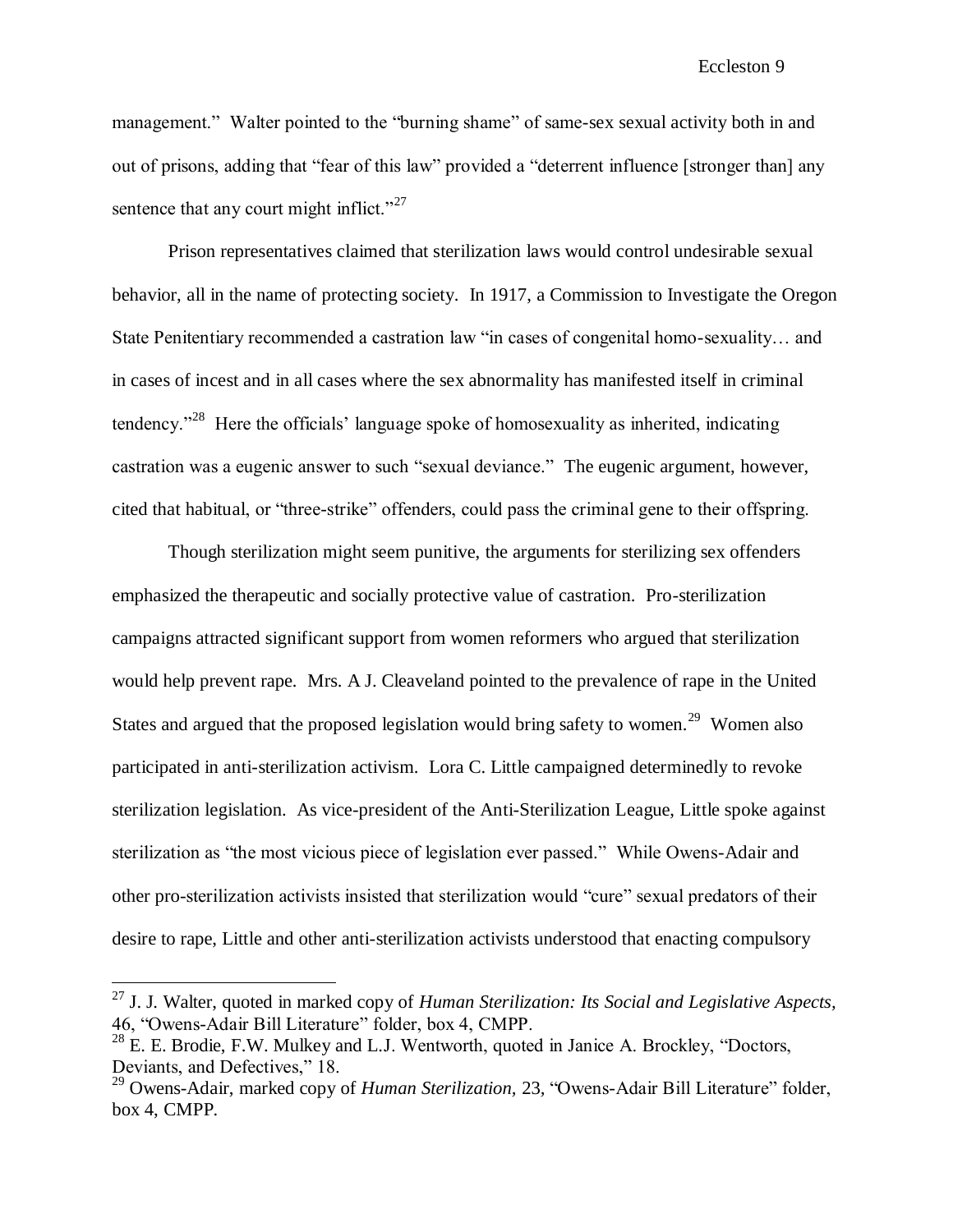sterilization had little to do with the issue of sexual assault. Little argued that the use of sterilization would differ from that of "[protecting] society from depraved men."<sup>30</sup>

Administrators at the Oregon State Penitentiary and the Oregon State Hospital sterilized inmates as a cure for sexual deviance. Historian Janice Brockley cited the Oregon State Penitentiary"s therapeutic use of sterilization in 1912, even before its official legalization in Oregon. Brockley describes a report of "[women] suffering from "nymphomania" [who were] 'relieved' after a double oophorectomy."<sup>31</sup> In the Oregon State Hospital, sterilization allegedly increased the self-control of women. Records labeled the conduct of one woman as unacceptable. Her behavior, listed as "peculiar," included complaints of depression and discouragement, unreasoned laughter, idleness, and masturbation. Evidence of her sterilization "cure" included her ability to become a hard worker. $32$ 

Although received with mixed response by the medical community and the public, institutions in the United States used castration as a form of controlling the sexual "deviance" of masturbation starting in the late  $19<sup>th</sup>$  century. According to historian James Trent, the superintendent of an institute in Pennsylvania argued that asexualization stopped patients from masturbating.<sup>33</sup> Other superintendents agreed that public masturbation brought significant embarrassment to the administration, especially during visiting hours. In 1894, public and medical opposition as well as support erupted over the castration of fifty-eight masturbators in a

<sup>30</sup> Owens-Adair, marked copy of *Human Sterilization*, 72, "Owens-Adair Bill Literature" folder, box 4, CMPP.

 $31$  Brockley, "Doctors, Deviants, and Defectives," 24. An oophorectomy, also known as female castration, ovariectomy or ovariotomy, is the removal of one or both ovaries. The practice of removing the sex organs of women as a treatment for mental illness began in the  $19<sup>th</sup>$  century. <sup>32</sup> Dr. Bethenia Owens-Adair, *Human Sterilization: Its Social and Legislative Aspects* (Michigan: University of Michigan, 1922), 146.

<sup>33</sup> James W. Trent, "Sterilization," *Encyclopedia of Disability*, ed. Gary L. Albrecht (Thousand Oaks: Sage Publications, 2006), 1500-1501.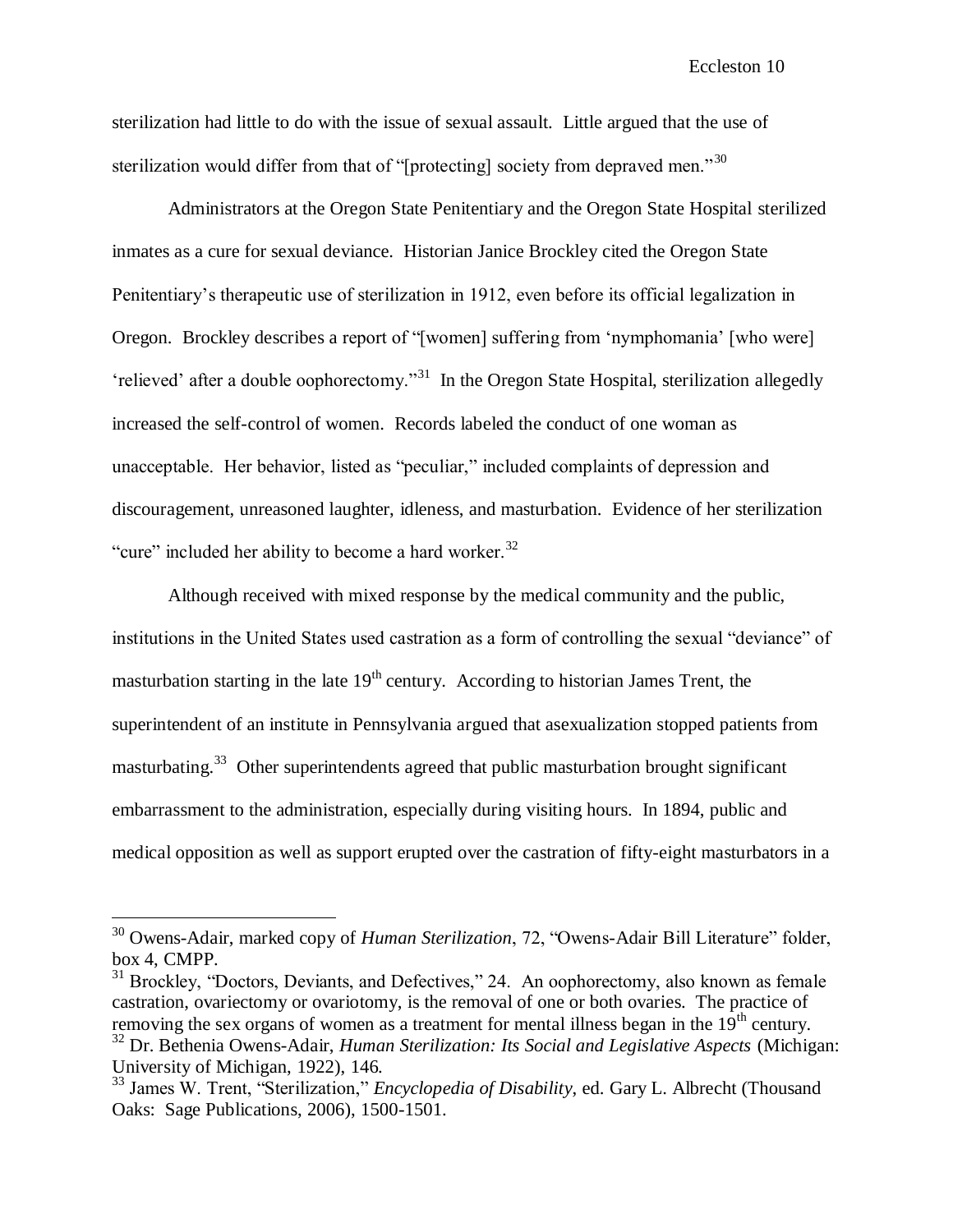Kansas institution.<sup>34</sup> An article reprinted in Owens-Adair"s *Human Sterilization* referenced "elaborate experiments" in Kansas that would probably expand to the rest of the United States.<sup>35</sup>

In Oregon, sterilization advocates highlighted the "sterilization as therapy" approach, but also regarded sterilization as discipline. Governor West offered sterilization as a remedy for same-sex sexual practices and Owens-Adair argued that the people convicted of rape and sodomy deserved castration, which, according to Owens-Adair, was not "disproportionate to the crimes."<sup>36</sup> Prison officials' reports of sterilization operations included a man who "desired to rape small girls" who "was paroled shortly after the operation... and remained out of trouble." Another man sterilized after "degenerate practices… was greatly benefited by the operation." The reports printed in Owens-Adair"s book repeatedly expressed the benefits of castration to the prisoner, but the administrators writing the records came to the conclusion that castration was therapeutic by stating that the sterilized individual no longer caused them trouble. For instance, an account describing a youth sterilized for "degenerative practices [of] allowing other prisoners to commit sodomy on [him]" concluded castration had an "apparently... desired effect [having] had no further trouble with the boy."<sup>37</sup> Prison administrators linked their perception of patients' post-surgical behavior to their definition of therapeutic benefit.

Some Oregon citizens questioned the therapeutic and eugenic justifications for sterilization laws. Dr. Duncan Fraser argued that a sterilization approach to crime and homosexuality was unscientific. Regarding crime, Fraser noted that criminologists agreed that habitual criminals were "made, not born." Fraser asserted that the causes of crime were "overcrowding in tenements, malnutrition in infants and older children, industrial oppression and

<sup>&</sup>lt;sup>34</sup> Trent, "Sterilization," 1500-1502.

<sup>35</sup> Owens-Adair, *Human Sterilization*, 146.

<sup>36</sup> Owens-Adair, *Human Sterilization*, 110.

<sup>37</sup> Owens-Adair, *Human Sterilization*, 144-145.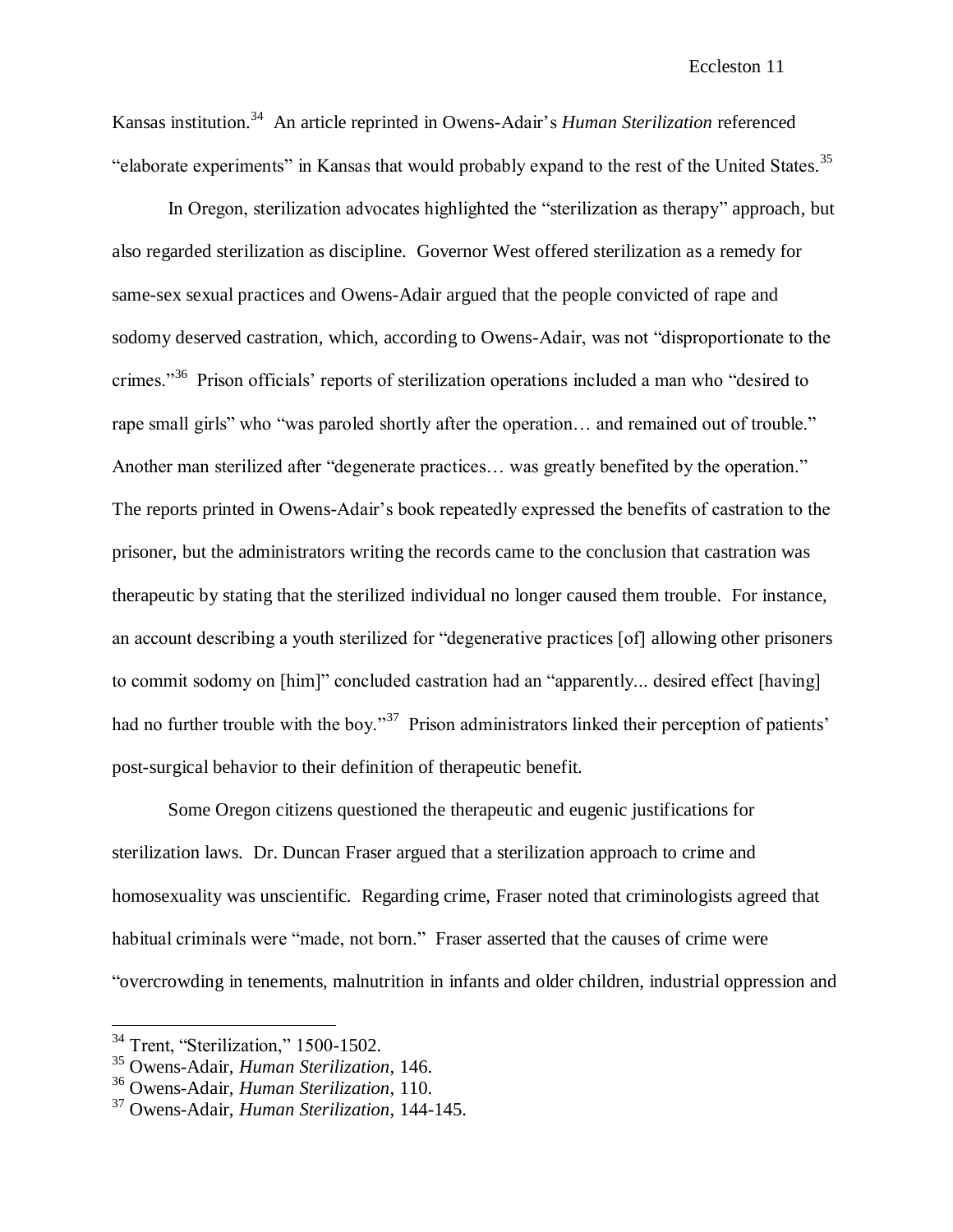injustice, accident and sickness… [and] lack of education." He concluded that sterilization "[applied] the methods of quack doctors in the domain of social reform." As to homosexuality, Fraser argued that the "nature of their practices" seldom resulted in propagation, adding that homosexuals differed in "culture, intelligence, self control and decency" and would always exist.<sup>38</sup> Although Fraser believed in eugenic sterilization for people with disabilities, he questioned the therapeutic argument espoused by sterilization proponents.

Other Oregon citizens understood sterilization as eugenic, therapeutic *and* punitive. Dr. Charles C. C. Rosenburg argued that unsexing men relieved them from the dangers to themselves and others while keeping their genes out of society. Rosenburg believed that sterilization had a "truly desirable" outcome, leaving men "mild-mannered… and effeminate." Roseburg added, "punishing the guilty by a penalty which is truly abhorrent [acts] as an effective preventative of progeny, [and improves] the physical chances of the unfortunate invalid while protecting society against propagation of his infirmity."<sup>39</sup> Although sterilization laws in Oregon claimed to be purely eugenic and therapeutic, many people also interpreted the laws to be a form of punishment.

Public officials and administrators within the welfare institutions discussed sterilization as a therapeutic solution that protected society from "mental defect," economic dependency, and criminality. Dr. Frank E. Smith, superintendent and medical director of the Oregon State Institute for Feeble-Minded, asked for a sterilization law in his report to the twenty-seventh legislative assembly in 1913. Smith argued for sterilization mandates "not only for the

<sup>38</sup> Dr. Duncan Fraser, quoted in Owens-Adair, *Human Sterilization*, 183.

<sup>39</sup> Dr. Charles C. C. Rosenburg, quoted in marked copy of *Human Sterilization*, 23, "Owens-Adair Bill Literature" folder, box 4, CMPP.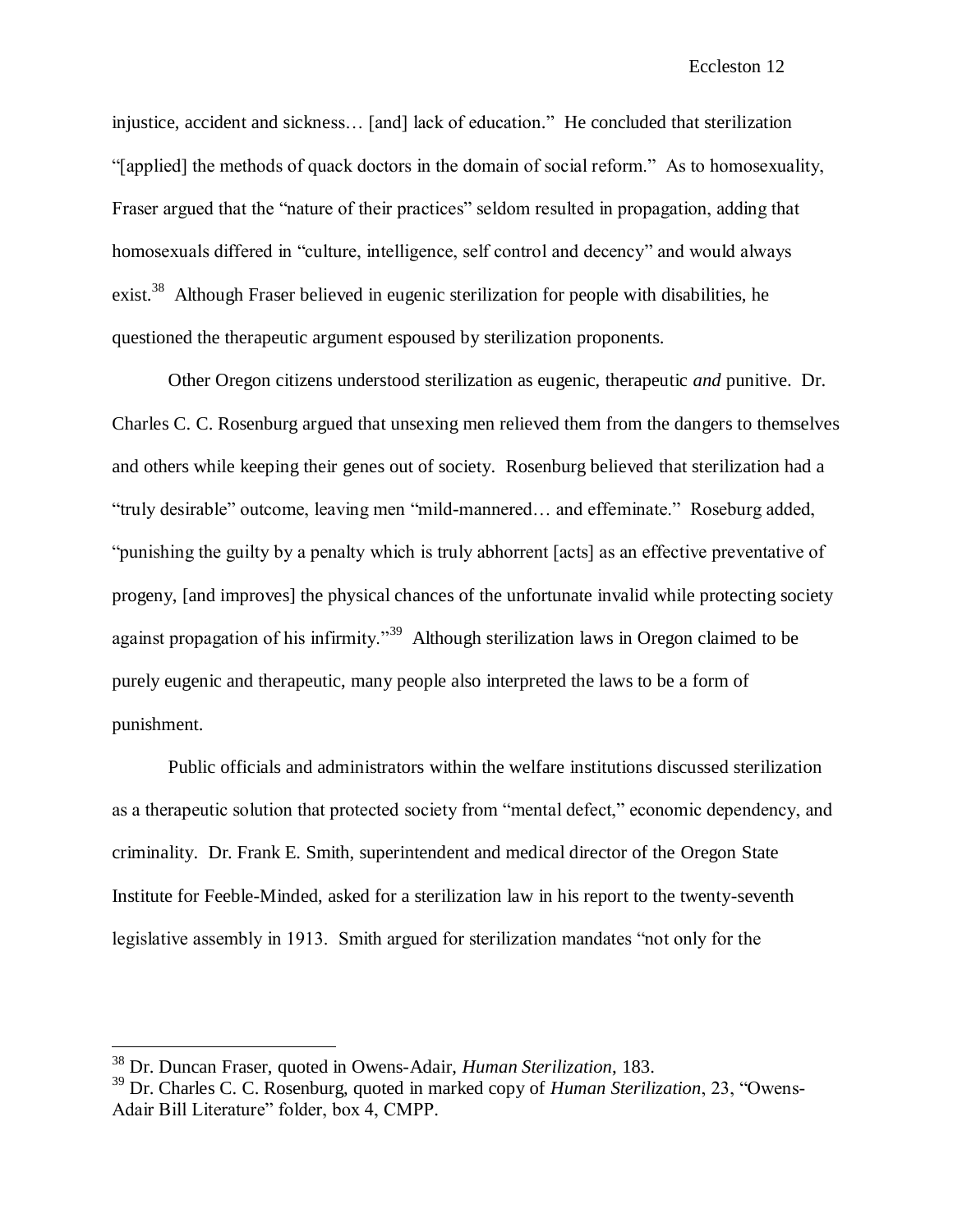protection of society, but also as a direct benefit to the individual."<sup>40</sup> Mrs. Millie Trumbull, Secretary of the Industrial Welfare Commission, submitted an official report regarding youth workers recommending segregation for "defectives" with "sterilization as the price of freedom."<sup>41</sup> Multnomah Court of Domestic Relations Judge Jacob Kanzler cited his "startling revelation [that a] large percentage of our delinquent and dependent children [are born with] subnormal minds." Kanzler pointed to his own expert testimony with the conclusion that sterilization would "prevent feebleminded persons from reproducing."<sup>42</sup> Dr. J.N. Smith, Superintendent of the State Institute for Feeble-Minded in 1926, heralded sterilization as an economic savior to the state. Smith reported that the Child Welfare Commission and other welfare authorities credited the sterilization act with significantly reducing the number of Portland's unmarried mothers in welfare institutions.<sup>43</sup>

Oregon sterilization legislation spurred considerable legislative and public debates beginning in 1909, when Governor George Chamberlain vetoed the first sterilization bill after it passed the Senate by a vote of 20-10. The bill specified procreation prevention for "confirmed criminals, insane persons, idiots, imbeciles and rapists." In his veto message, Chamberlain pointed to the confusing language of the bill, which did not distinguish habitual criminals from those labeled "incurably insane." Although Chamberlain expressed doubt about whether the class mentioned deserved the "harsh treatment" of sterilization, he recommended a "skillfully

<sup>40</sup> Frank E. Smith, "Report of Superintendent," *Third Biennial Report of the Board of Trustees and Superintendent of the State of Oregon to the Twenty-Seventh Legislative Assembly Regular Session, 1913* (circa 1913), 9.

<sup>41</sup> Treasury Department, "Public Health Bulletin," 14.

<sup>42</sup> Jacob Kanzler, quoted in Owens-Adair, *Human Sterilization*, 87.

<sup>43</sup> J.N. Smith, "Biennial Report of the Oregon State Board of Control," *Oregon State Board of Control* (Salem, OR: State Printing Department, 1914-1968), 90.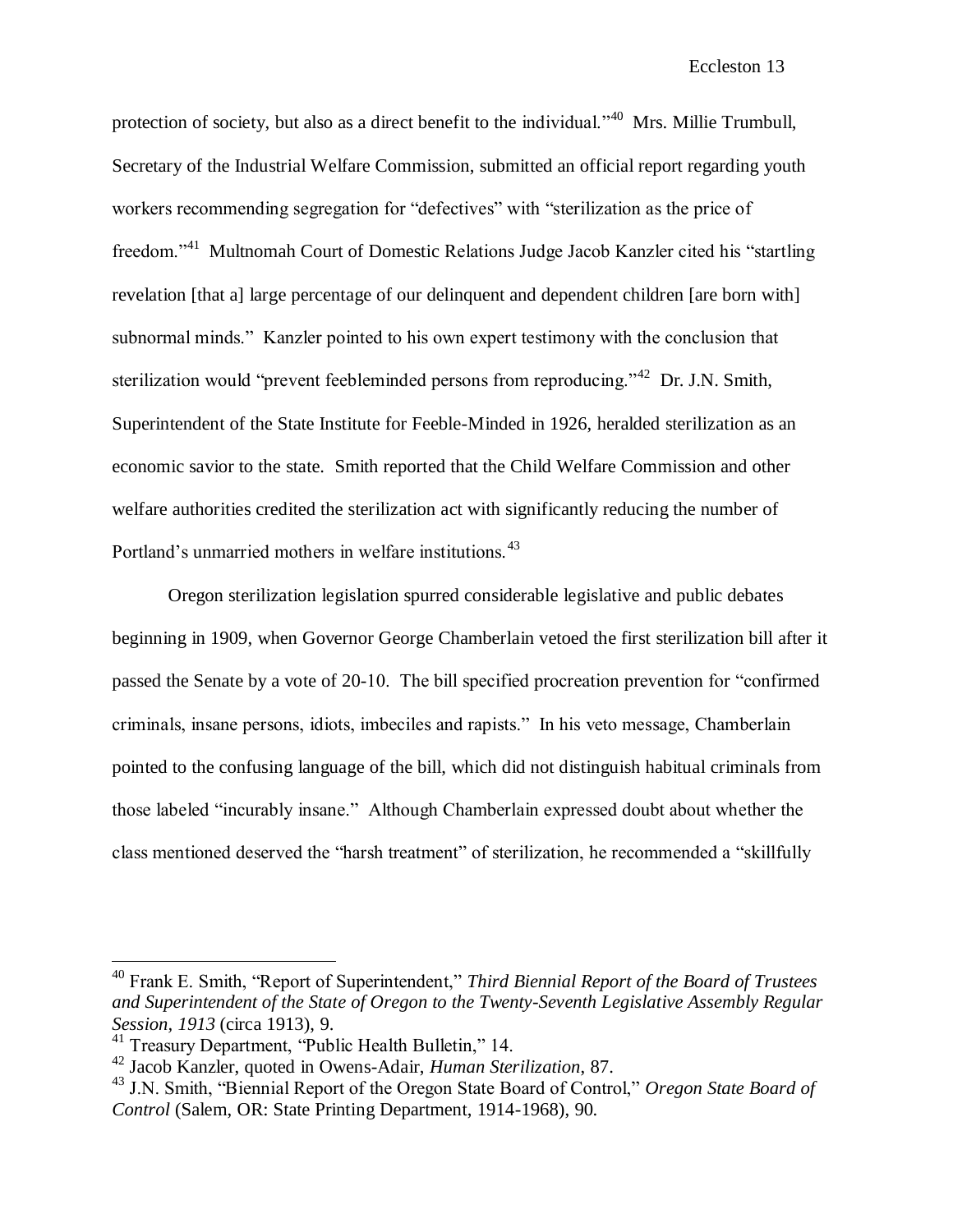framed" sterilization bill in its stead.<sup>44</sup> When a 1913 referendum prevented the enactment of compulsory sterilization by a vote of 53,319 to 41,767, Owens-Adair counted the result as an overall gain for sterilization legislation.<sup>45</sup> According to Owens-Adair, voter education "provoked much public discussion" and contributed to a 1917 voter referendum failure. $46$ 

Oregon compulsory sterilization laws passed in 1917 applied to those labeled "feebleminded, insane, epileptic, habitual criminals, moral degenerates, and sexual perverts" capable of producing offspring and housed in publicly funded institutions. The Oregon State Board of Eugenics administrated the law. Board members consisted of the State Board of Health along with administrators of the state institutions governed under the statute. $47$  In 1919, a second sterilization statute passed, which allowed sterilization candidates to appeal the Board"s decisions.<sup>48</sup>

In practice, the sterilization laws targeted sexually deviant behavior. People considered to have deviant sexual or childbearing practices included those with physical or mental impairment, women engaging in sex outside of marriage, and men who had sex with men. In the spring of 1918, the State Board of Health ordered twenty persons sterilized. In 1919, State Health officer Dr. David Roberg divided sterilized individuals into two categories, therapeutic cases of people diagnosed as mentally ill and those sterilized as terms of their release from the Feeble-Minded Institute and the Oregon State Hospital.<sup>49</sup> The Board approved seventeen cases

 $44$  George E. Chamberlain quoted, veto message and personal letter to Owens-Adair reprinted in Laughlin, *Eugenical Sterilization,* 40-41.

<sup>45</sup> Laughlin, *Eugenical Sterilization,* 42-43.

<sup>46</sup> Owens-Adair, *Human Sterilization*, 71.

<sup>&</sup>lt;sup>47</sup> Oregon, *General Laws, 1917, 518-521*. Institutions covered under the law included the State Institute for Feeble-Minded, The Oregon State Hospital, The Eastern Oregon State Hospital, and the Oregon State Penitentiary.

<sup>48</sup> Oregon, *General Laws, 1919* (Salem: State Printing Department, 1919), 415-18.

<sup>49</sup> David N. Roberg, quoted in Laughlin, *Eugenical Sterilization*, 88-89.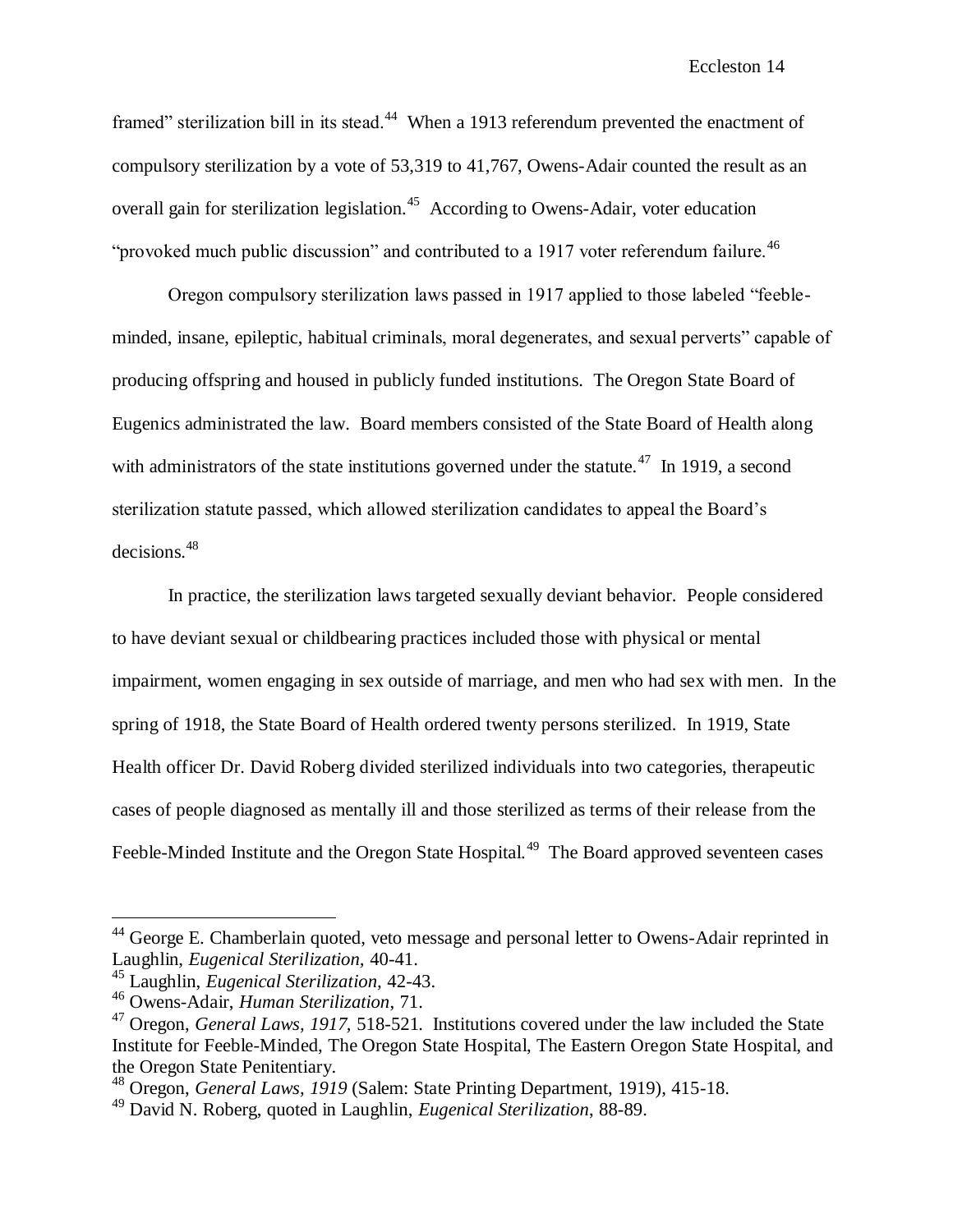submitted by the Oregon State Hospital in the first year. Of those cases, twelve of the thirteen men were castrated, and all four women received ovariotomies.<sup>50</sup> According to State Hospital Superintendent R. E. Steiner, sixteen of the men and women who received castration "were flagrant masturbators or sex perverts."<sup>51</sup>

The view of sterilization as punishment received some public and legislative support in the United States. A few states tried punitive sterilization laws with mixed results. Laws in neighboring Washington allowed for the sterilization of habitual criminals and convicted rapists in addition to mandatory sentences. In 1909, while campaigning for the Oregon sterilization statutes, Dr. Owens-Adair also legislated tirelessly for the Washington law. Along with being eugenic, the law listed sterilization as a prevention of procreation "in addition to such other punishment."<sup>52</sup> The Washington law faced subsequent challenges, but the state's supreme court upheld the law. According to national eugenic legal expert Harry H. Laughlin, a cruel and unusual punishment ruling did not stand up in the Washington court because their state constitution did not have a provision against unusual punishment. Iowa"s sterilization law mandated compulsory sterilization of sex offenders, criminals with more than one felony, and all convicted white prostitutes. Iowa repealed the law after a district court ruled it cruel and unusual punishment. Nevada courts also ruled the state"s punitive sterilization law as cruel and unusual.<sup>53</sup> Laughlin's legislative recommendations warned of courts' probable rulings of cruel and unusual punishment and cited the Washington court case as an anomaly. Laughlin

<sup>&</sup>lt;sup>50</sup> Oregon State Hospital, "Eugenics Record," 1918-1945, volume 1, 5/04/04/07, Oregon State Archives, Salem, OR.

<sup>51</sup> R. E. Lee Steiner, quoted in Laughlin, *Eugenical Sterilization,* 89.

<sup>52</sup> Boag, *Same-Sex Affairs*, 207.

<sup>53</sup> Laughlin, *Eugenical Sterilization,* 101, 142-145. Oregon law explicitly stated that sterilization of criminals under the law was due to the possibility of transmitting criminality through procreation and not as a punitive measure. Nevada attempted to institute a punitive sterilization law that would sterilize sex offenders, but the Nevada Supreme Court ruled it unconstitutional.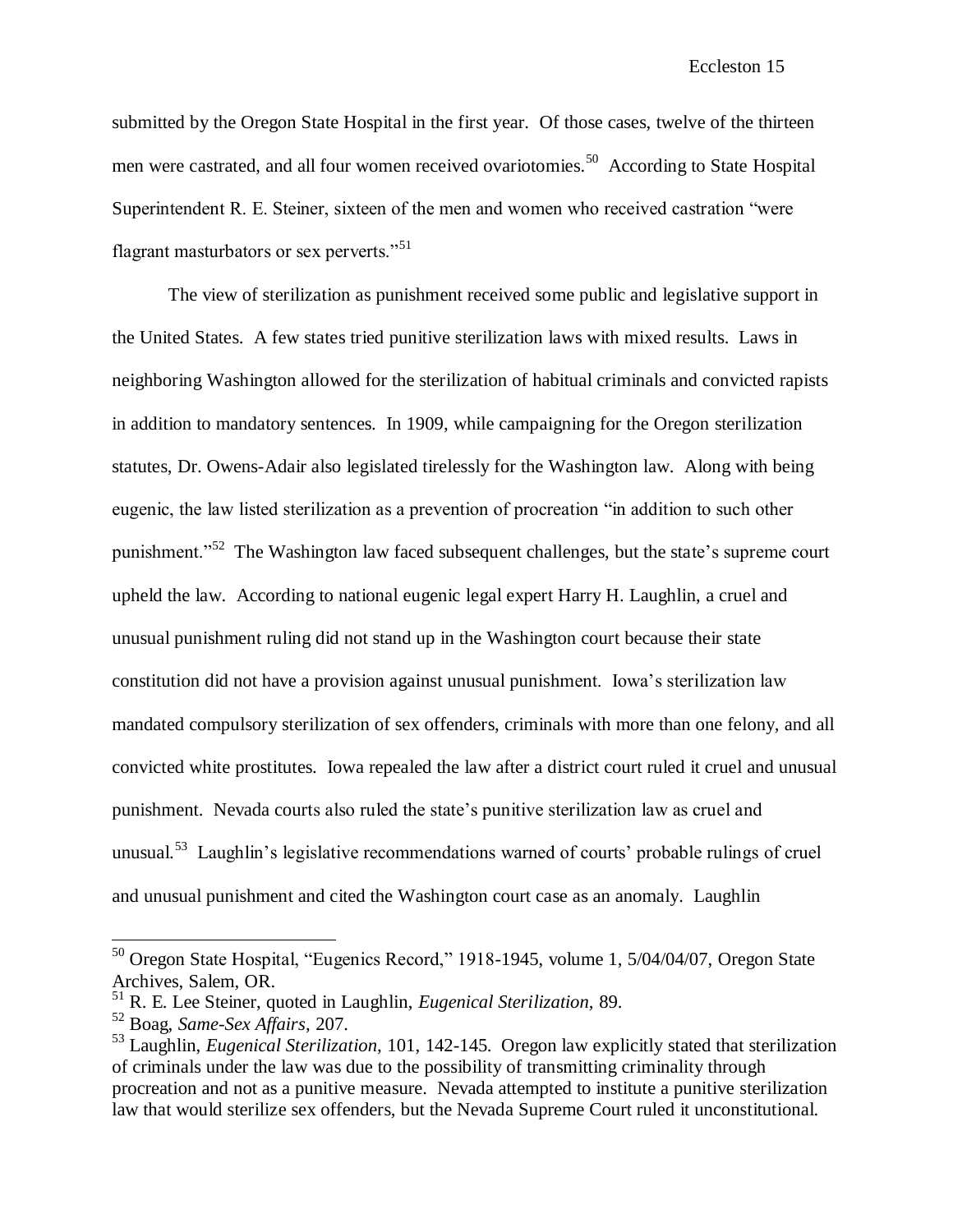recommended that the language of the laws specify eugenic sterilization while denying any ties to punishment. $54$ 

Attorney Tom Garland challenged Oregon's laws in 1921.<sup>55</sup> Garland argued that the Eugenics Board decision to castrate Jacob Cline, a 65-year old preacher convicted of raping his 12-year-old adopted daughter, violated the  $14<sup>th</sup>$  amendment regarding due process as well as imposing cruel and unusual punishment.<sup>56</sup> The Marion Circuit Court ruled in favor of Cline, overturning the 1917 and 1919 statutes. Judges Percy Kelly and George Bingham based their decision on the unconstitutionality of the 1917 and 1919 laws, rather than cruel and unusual punishment.<sup>57</sup> The court believed the laws violated due process. More importantly, Judge Kelly and Judge Bingham questioned the punitive disclaimers of the laws, stating, "beyond declaring that it is not in any manner a punitive measure, [the law] is silent as to the rules of evidence applicable thereto." Kelly and Bingham referenced seven cases in which sterilization challenges resulted in unconstitutionality rulings, and then pointed to the Washington upholding as "easily distinguishable [due to] the statute as undeniably punitive."<sup>58</sup>

By the time Kelly and Bingham"s ruling overturned the sterilization laws, 127 individuals, all wards of the state, had been sterilized in Oregon institutions. Despite the efforts of sterilization advocates and the media to focus on the law as social protection from incurable criminal rapists, only eight of these sterilizations had occurred in the Oregon State Penitentiary. Peter Boag has argued that half of these men endured castration for charges related to same-sex

<sup>54</sup> Laughlin, *Eugenical Sterilization*, 147.

<sup>55</sup> "Board Called Autocrat," *Oregonian*, October 9, 1921, 17.

<sup>56</sup> Laughlin, *Eugenical Sterilization,* 272-289, 318-319.

<sup>57</sup> Laughlin, *Eugenical Sterilization,* 147, 287-289.

<sup>58</sup> Percy R. Kelly and George G. Bingham, quoted in Laughlin, *Eugenical Sterilization*, 288.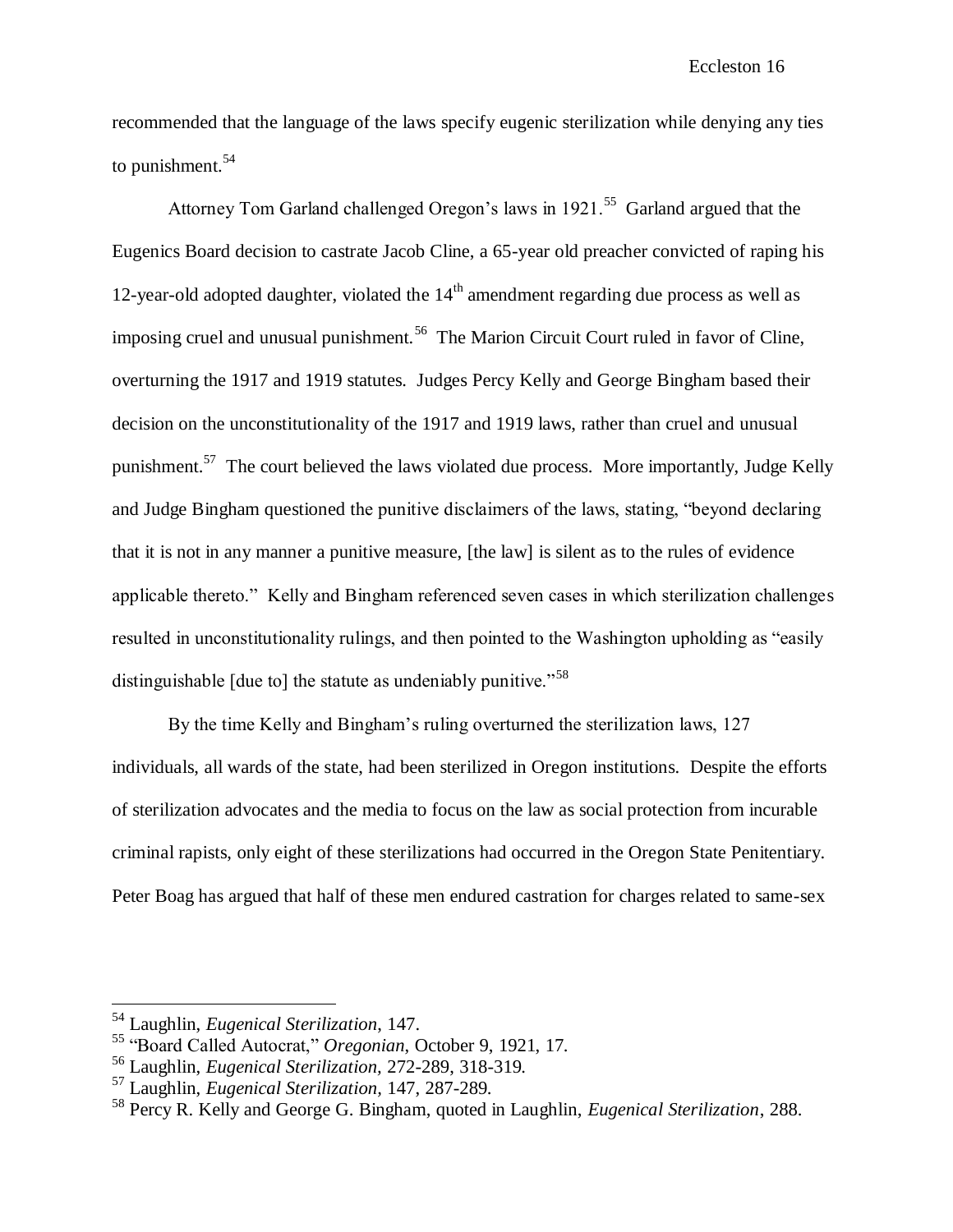sexual activity.<sup>59</sup> Ninety percent of the sterilizations occurred inside Oregon's two state hospitals, which served patients diagnosed as mentally ill. Of the remaining ten percent of Oregon sterilizations, "feebleminded" women constituted eight percent, while the remaining two percent were prison inmates. $60$ 

Immediately after the 1921 abolition of sterilization in Oregon, sterilization advocates campaigned for and passed another law in 1923. This law stressed sterilization as therapy and again noted that the law was non-punitive. This law applied to all Oregon citizens, both inside and outside public-funded institutions, thus eliminating the Marion Circuit Court's opposition to the laws as class legislation. One clause determined that the law was "to protect society from the acts of such person, or from the menace of procreation by such person."<sup>61</sup> Eugenic sterilization predominately focused on people with disabilities as procreative menaces, continually linking social and sexual deviance and socioeconomic dependency to disability.

Some medical experts advocated for the expansion of the category of feebleminded and argued that sexual deviance could be an indicator for this so-called mental deficiency. According to Dr. Walter Fernald, administrator of the Massachusetts School for the Feebleminded, the high-grade, or "moron," could be diagnosed through a complicated system of IQ tests, personal and family history inquiries, and physical examinations. Fernald cited feeblemindedness as an issue of "significance to physicians, teachers, court officials, social workers and legislators." Fernald laid out the terms for diagnosing the high-grade and pointed to sexually deviant history, economic failure and lack of ethics as indications of mental defect. Fernald urged that "Inquiry should be made as to a history of general moral insensibility,

<sup>59</sup> Boag, *Same Sex Affairs*, 213; Laughlin, *Eugenical Sterilization,* 88. Laughlin lists the Oregon State Penitentiary sterilizations as three.

<sup>60</sup> Laughlin, *Eugenical Sterilization,* 88

<sup>61</sup> Oregon, *General Laws, 1923* (Salem: State Printing Department), 280.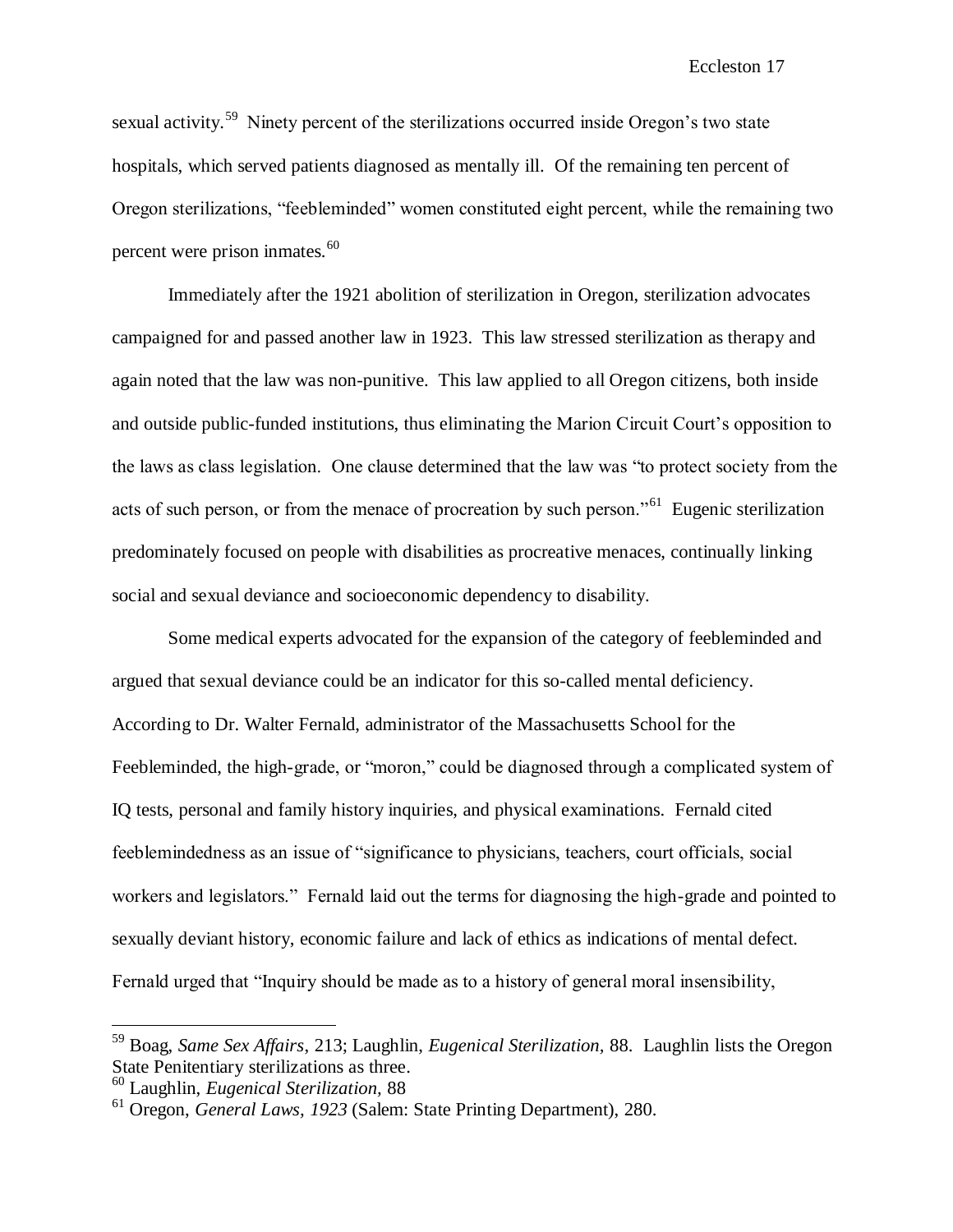untruthfulness, theft, cruelty, destructiveness, truancy and vagrancy… the presence or absence of sex precocity, sex perversion and sex immorality is very significant." Fernald reaffirmed his earlier theory of the feebleminded as criminal, pauper, or social-disease transmitter and argued for their detection and control. <sup>62</sup> Fernald's theories probably influenced Dr. J.N. Smith, Superintendent for the State Institute for Feeble-Minded, who often quoted Fernald.<sup>63</sup>

Superintendent Smith claimed that sterilizations at the State Institute for Feeble-Minded had no therapeutic value and were purely eugenic.<sup>64</sup> However, compulsory sterilization included people who had acquired, rather than inherited, their disability. For example, the institution sterilized a nineteen-year-old woman whose chart indicated feeblemindedness because of "acute sickness when young." A boy, castrated on his sixteenth birthday, listed the source of his feeblemindedness as "accidentally swallowing lye."<sup>65</sup> Those cases indicate that people with noninherited disabilities were thought to be unfit for parenting.

Prison administrators and mental health providers also identified sexual deviance as cause for sterilization. Those labeled sexually "deviant" constituted half of the sterilizations in the Oregon State Hospital and the Oregon State Penitentiary during the first few years of the law.<sup>66</sup> Additionally, the State Institute for Feeble-Minded's staff often referenced sexual deviance or delinquency in the patient's record. Just over twenty-seven percent of patients

<sup>62</sup> Walter E. Fernald, *Diagnosis of the Higher Grades of Mental Defect* (Baltimore: John Hopkins Press, 1914), 253-263.

 $63$  Dr. J.N. Smith, Argument for marriage restriction, "Owens-Adair Bill Literature" folder, box 4, CMPP.

<sup>64</sup> Smith, quoted in Laughlin, *Eugenical Sterilization,* 90.

<sup>65</sup> Fairview Training Center, *Record Books by Resident Number*, 1908-1945, Volumes 1-5, Oregon State Archives, Salem, OR (hereafter listed as FTC, *Record Books*) when listed, pseudonyms replace patient names.

<sup>&</sup>lt;sup>66</sup> George Painter, "The Sensibilities of Our Forefathers: The History of Sodomy Laws in the United States," *Sodomy Laws,* http://www.sodomylaws.org/sensibilities/oregon.htm#fn49 (accessed November 29, 2007).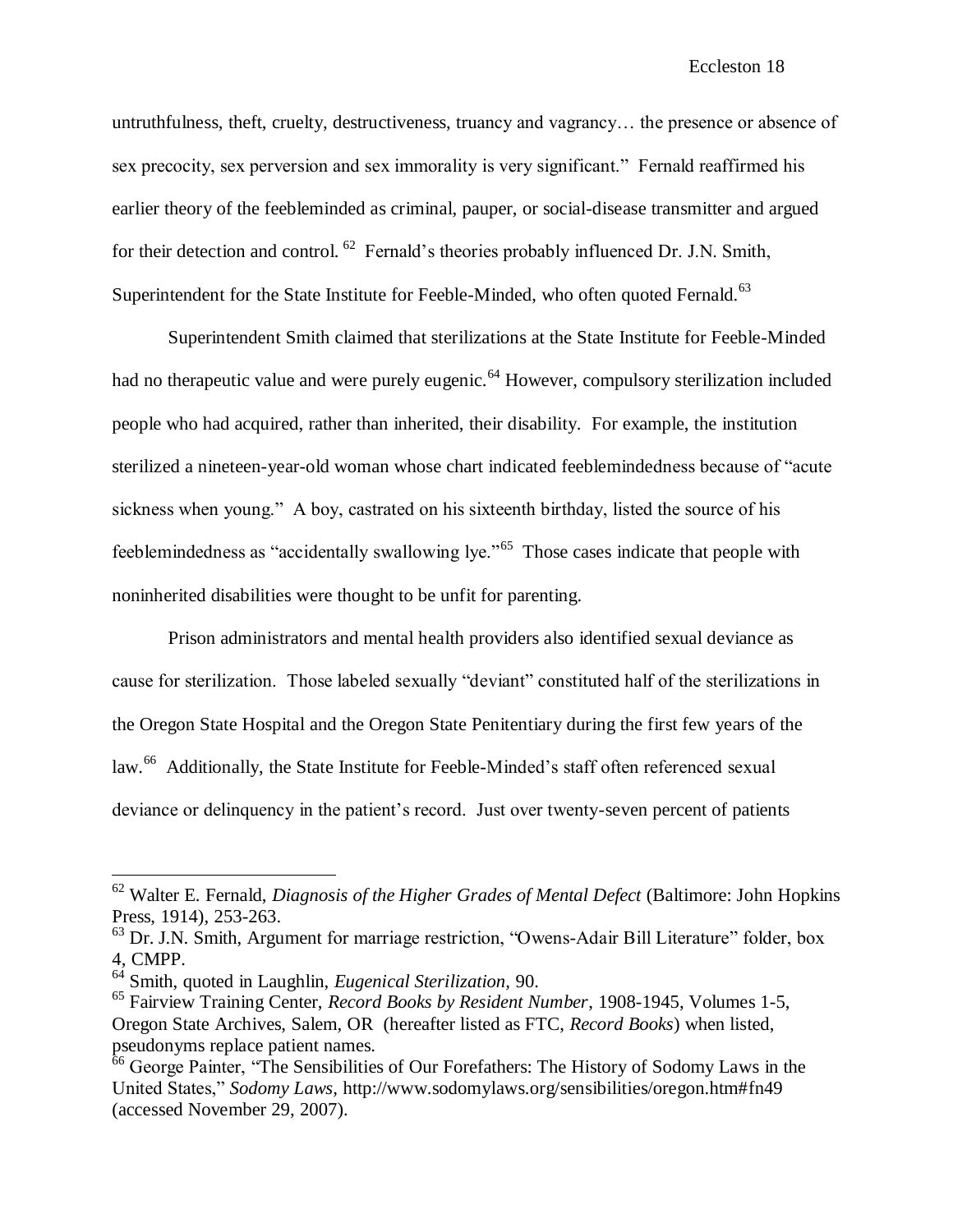sterilized at the institution between 1918 and 1930 included comments such as "immoral, illegitimate, sexually indiscriminate, and masturbator."  $67$  In addition, histories of juvenile delinquency and escapes from institutions showed up repeatedly showing that sterilization laws disproportionately applied to people with deviant sexualities or behaviors.

Feeblemindedness, habitual criminality, moral degeneracy, and sexual perversity already had social definitions, but legal definitions strengthened these categories. For instance, the process of labeling an individual as feebleminded often took place in the courts or trials during commitment proceedings. Expert witnesses, usually psychiatrists, conducted Intelligence Quotient (IQ) tests, with a score of "border-line" or below indicating feeblemindedness. Investigation of personal history and heredity also entered the procedures. Sometimes, a testifier merely needed to say a person did not seem "right" as evidence of feeblemindedness. <sup>68</sup>

The law defined moral degenerates and sexual perverts as "those addicted to the practice of sodomy or the crime against nature, or to other gross, bestial and perverted sexual habits and practices prohibited by statue." Although sterilization applied to convicted rapists, specifically outlined in the law as "the offense committed on a female over the age of consent…or on a female under the age of fourteen years with or without consent," reformers could not easily prove instances of sexual violence that would warrant sterilization under the law. For instance, the law did not apply to rape convictions secured by circumstantial evidence only. <sup>69</sup>

<sup>67</sup> FTC, *Record Books.*

<sup>68</sup> Wendy Kline, *Building a Better Race: Gender, Sexuality, and Eugenics from the Turn of the Century to the Baby Boom* (Berkeley: University of California Press, 2001); Steven Noll, *Feeble-Minded in Our Midst: Institutions for the Mentally Retarded in the South, 1900-1940* (Chapel Hill: University of North Carolina Press, 1995); Johanna Schoen, *Choice and Coercion: Birth Control, Sterilization, and Abortion in Public Health and Welfare* (Chapel Hill: University of North Carolina Press, 2005); Trent, *Inventing the Feeble Mind*.

<sup>69</sup> Boag, *Same-Sex Affairs*, 210; Harry H. Laughlin, *Eugenical Sterilization: Historical, Legal and Statistical Review of Eugenical Sterilization in the United States* (New Haven: The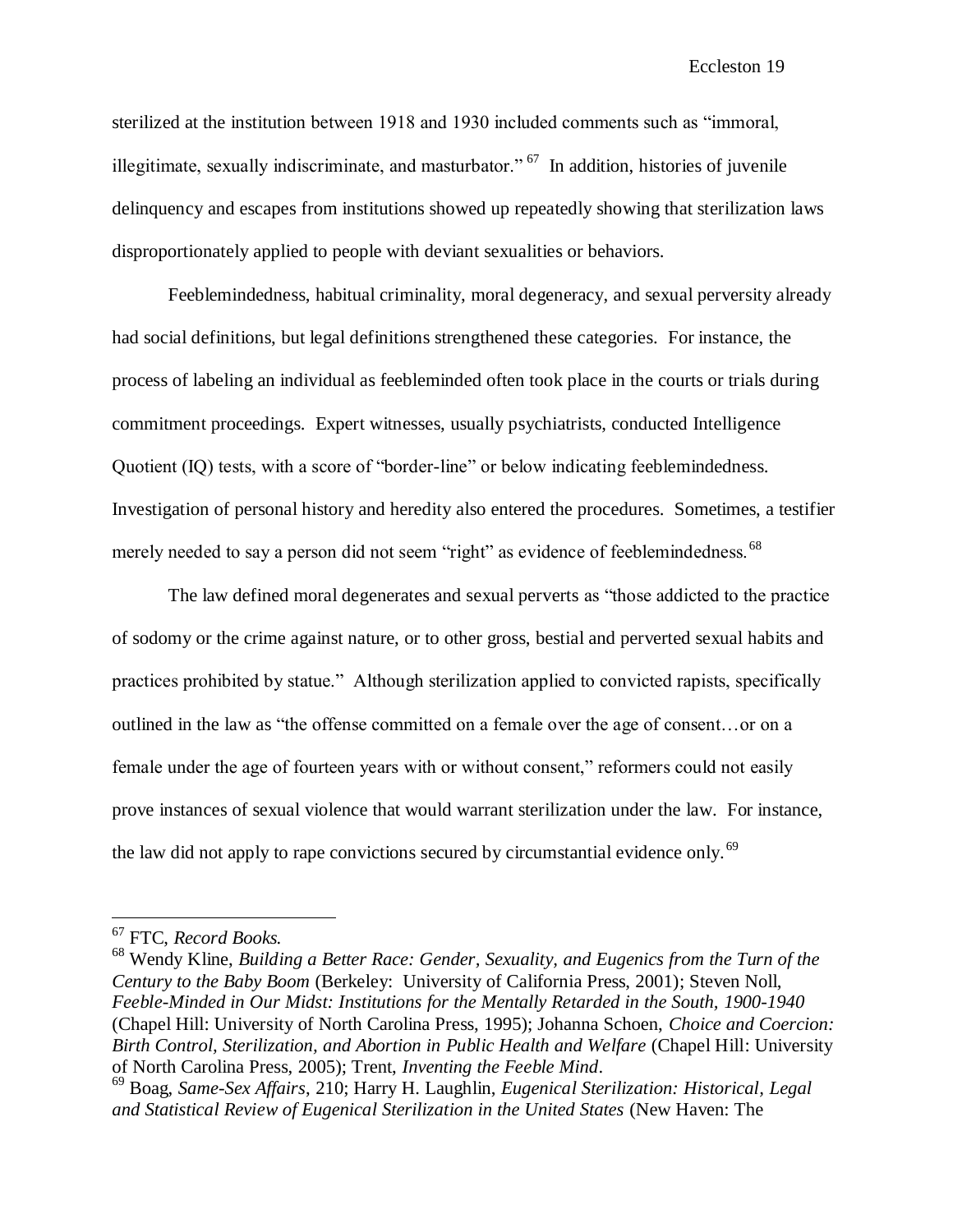Unfortunately, the survivor of sexual assault was just as likely to be institutionalized and subject to sterilization as the assailant. For example, in the argument to establish the State Institute for Feeble-Minded in 1907, casting blame on the sexual assault survivor showed up on the legislative floor. The report from the Board of Building Commissioners pointed to a complaint of an alleged assault in which the girl, deemed feebleminded, "had been the victim of a number of men and boys [including] her own father." The report described the young woman as diseased and immoral, then argued that "such an irresponsible girl…[caused] vicious habits in boys."<sup>70</sup> The men discussing the need for an institution to lock up "feeble-minded" girls did not mention a remedy that included removal of the "number of men and boys" from the community, but rather that these rapists were the victims of "such an irresponsible girl."

Health care providers focused on "feebleminded" women as the mothers of increased poverty and crime created a template for gender-differentiated solutions to feeblemindedness as a social problem. Feeblemindedness with resulting sterilization applied disproportionately to women and girls whose sexual behaviors or childbearing came under the surveillance of welfare agents. During the first year of the law, the State Institute for Feeble-Minded recommended six sterilizations of women between the ages of 15 and 22. Of these six, four had engaged in sex outside of marriage, with three resulting in pregnancy. Divorce marred the fifth woman"s chart. A charity home for wayward girls referred the three unmarried young mothers to the institution. In the first few months of the sterilization law, all three teenage mothers faced confinement and sterilization. The institution paroled them within a year of their sterilizations. In that same year,

American Eugenics Society, 1926), 41-42; Oregon, *General Laws, 1917*, 521; Oregon, *General Laws, 1919,* 415-18.

<sup>&</sup>lt;sup>70</sup> "Report of the Board of Building Commissioners of the State of Oregon Relative to the Location and Establishment of an Institution for Feeble-Minded and Epileptic Persons to the Twenty-Fourth Legislative Assembly: Regular Session: 1907," quoted in Brockley, "Doctors, Deviants, and Defectives," 7.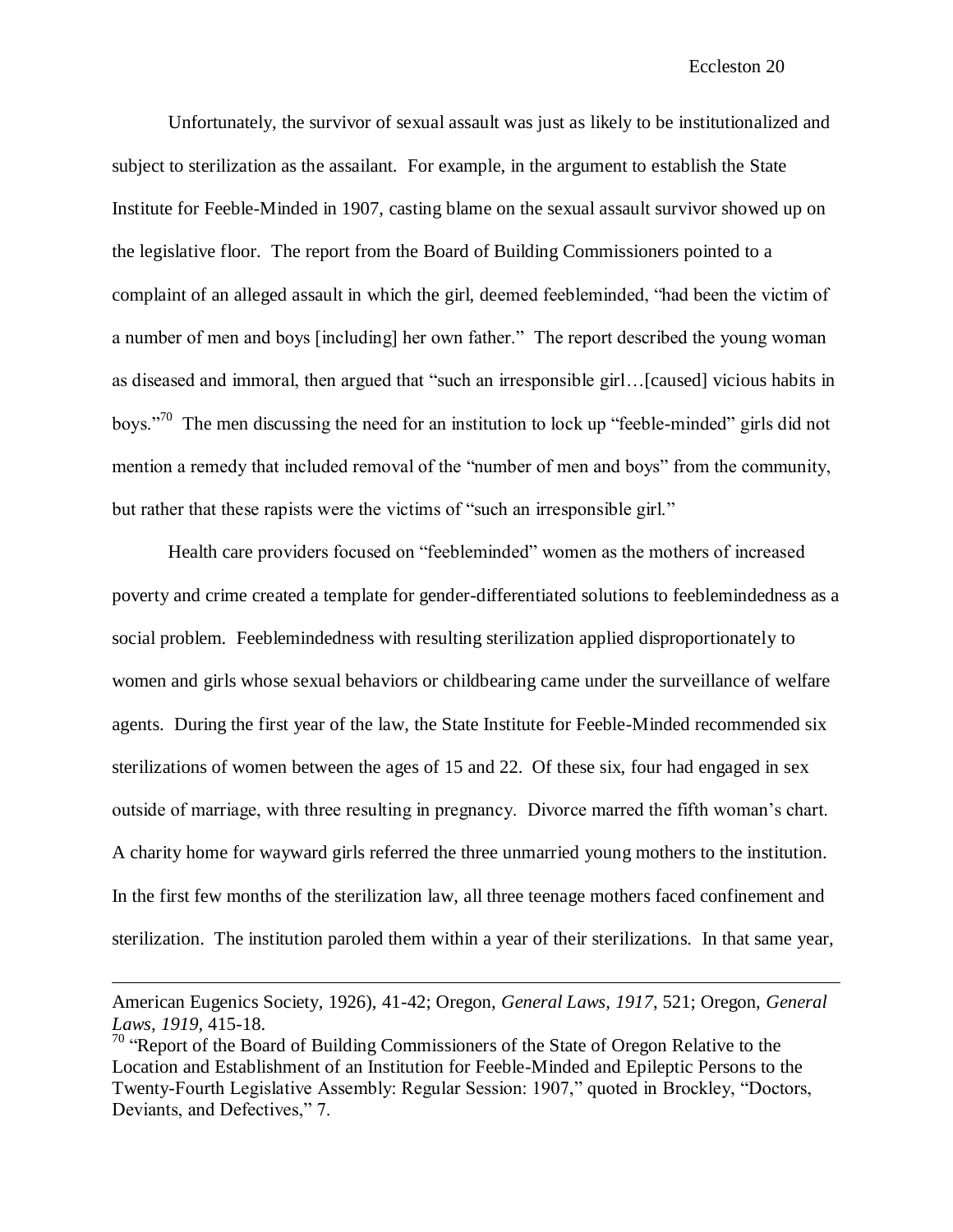the Oregon State Hospital sterilized then transferred a 31-year-old woman to the State Institute for Feeble-Minded. Her charts listed her as "prolific, with five small children." The institution released her the same year. In the following year, the State Institute for Feeble-Minded"s sterilizations included nineteen women. Although only two of the charts listed immorality directly, others indicated the results of a sexually transmitted infection test.<sup>71</sup>

Some Progressive reformers pointed to race and ethnicity as an indication of feeblemindedness and criminality. J. A. Churchill, State Superintendent of Public Instruction, documented twenty-three cases of teachers listing "Indian Blood" as an explanation for school retardation.<sup>72</sup> Additionally, Chester Carlisle noted that many more teachers recorded their pupils" racial status as Native American somewhere on the information card when describing the reason for impediments in school progress.<sup>73</sup> The official count of twenty-three only included the reports that specified "Indian blood" as the sole reason for so-called mental deficiency. The Oregon State Survey for Mental Defect, Delinquency and Dependency devoted an entire report to Chinese and Japanese immigrants in Oregon. This "special report" furnished by the Oregon Bureau of Labor Commissioner included the total numbers of males, females and children in each county, as well as their income, employment and marital status. The report also detailed whether Japanese or Chinese owned property in each county, and if they spent money on domestic or foreign products. Carlisle credits this report as "a valuable ethnological study… as to the fundamental causes of dependency and social failure."<sup>74</sup>

<sup>71</sup> FTC, *Record Books.*

 $72$  J. A. Churchill, quoted in Treasury Department, "Public Health Bulletin," 59.

<sup>73</sup> Chester Carlisle, quoted in Treasury Department, "Public Health Bulletin," 48 (I have assumed the term "Indian blood" referred to Native Americans, rather than Indians).

<sup>74</sup> Chester Carlisle, quoted in Treasury Department, "Public Health Bulletin," 22-26.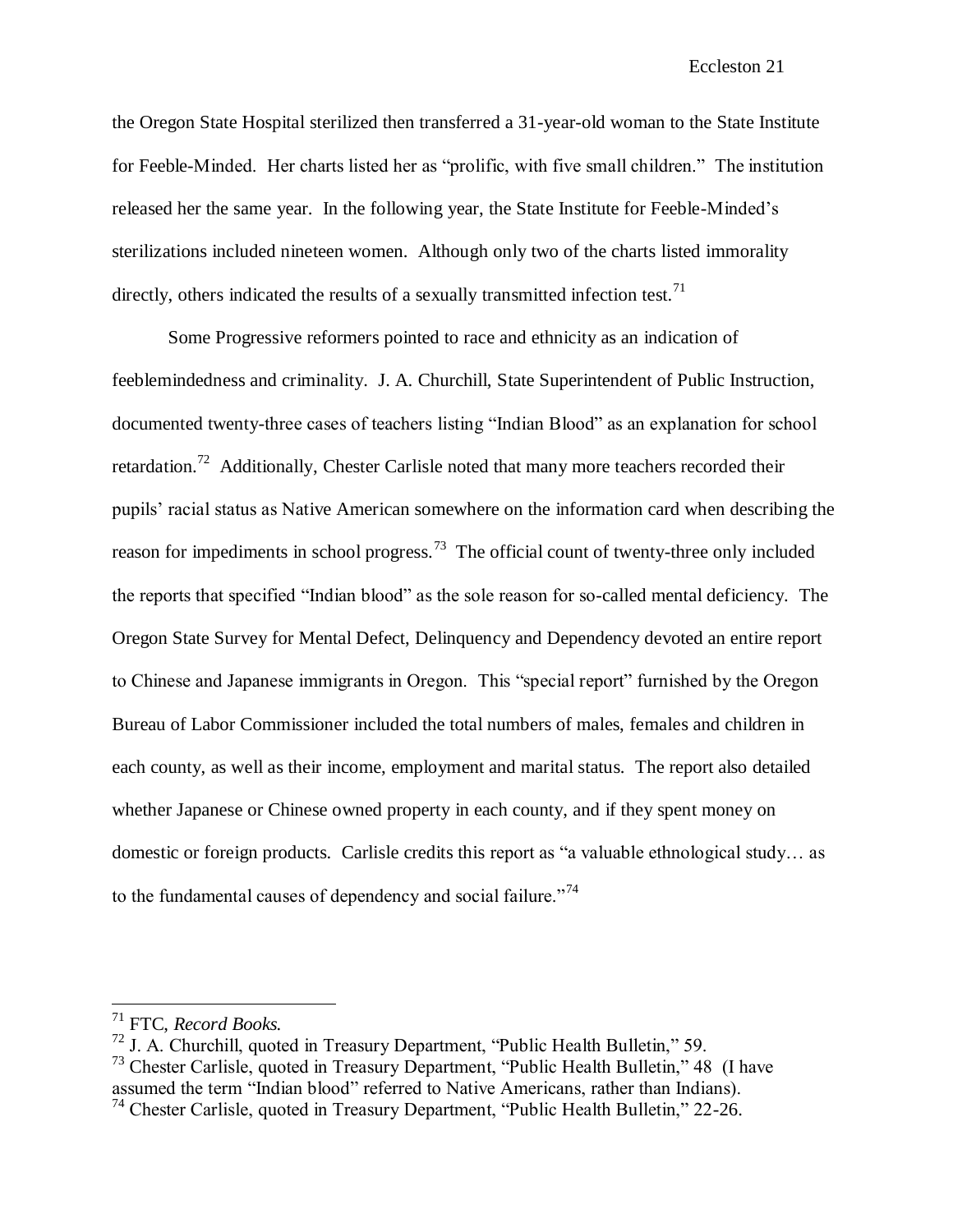Markers of race and ethnicity on patient charts at the State Institute for Feeble-Minded reveal the bias of institutional staff, which may have contributed to some patients" involuntary sterilization. The chart of one young white woman included the remark, "illegitimate child…father of the child at Indian School Chemawa."<sup>75</sup> In another case, the institution did not include the "alleged cause of deficiency" in any of the charts of the members of one Native American family in 1924. The Board ordered the sterilization of all four family members, which included a ten-year old girl.<sup>76</sup> State Institute for Feeble-Minded sterilized another young woman, whose chart listed her "whole family as peculiar—German." The institution indicated the ethnicity on many more inmate charts, usually those of recent European immigrants, such as people from Germany, Italy, Ireland, Russia and Denmark.<sup>77</sup>

Whether or not the perceived socioeconomic status, race, ethnicity, disability, sexual deviance, or delinquency determined an individual"s reproductive future, the perception of their sexual practices as a potential menace to society factored into the detection, detention, and sterilization of thousands of Oregonians. The threat of sterilization worked to control individuals whose sexualities differed from that of the norm while effectively blurring the distinction between sexual assault and alternate sexualities. While some reformers concentrated on child rapists, many others, such as Governor West, focused on social hygiene reform that targeted young women engaging in sex outside of marriage, low-income sex workers, and men who participated in same-sex sexual activities.

<sup>75</sup> FTC, *Record Books*.

<sup>76</sup> FTC, *Record Books.* It is worth noting that the Chemawa Indian Boarding School did not officially fall under the Oregon state sterilization mandates, but numerous scholars have documented involuntary sterilizations in Indian Boarding Schools. See Myla F. Thyrza Carpio, "Lost Generation: The Involuntary Sterilization of American Indian Women" (M.A. Thesis, Arizona State University, 1995); Andrea Smith, *Conquest: Sexual Violence and American Indian Genocide* (Cambridge, MA: South End Press, 2005).

<sup>77</sup> FTC, *Record Books.*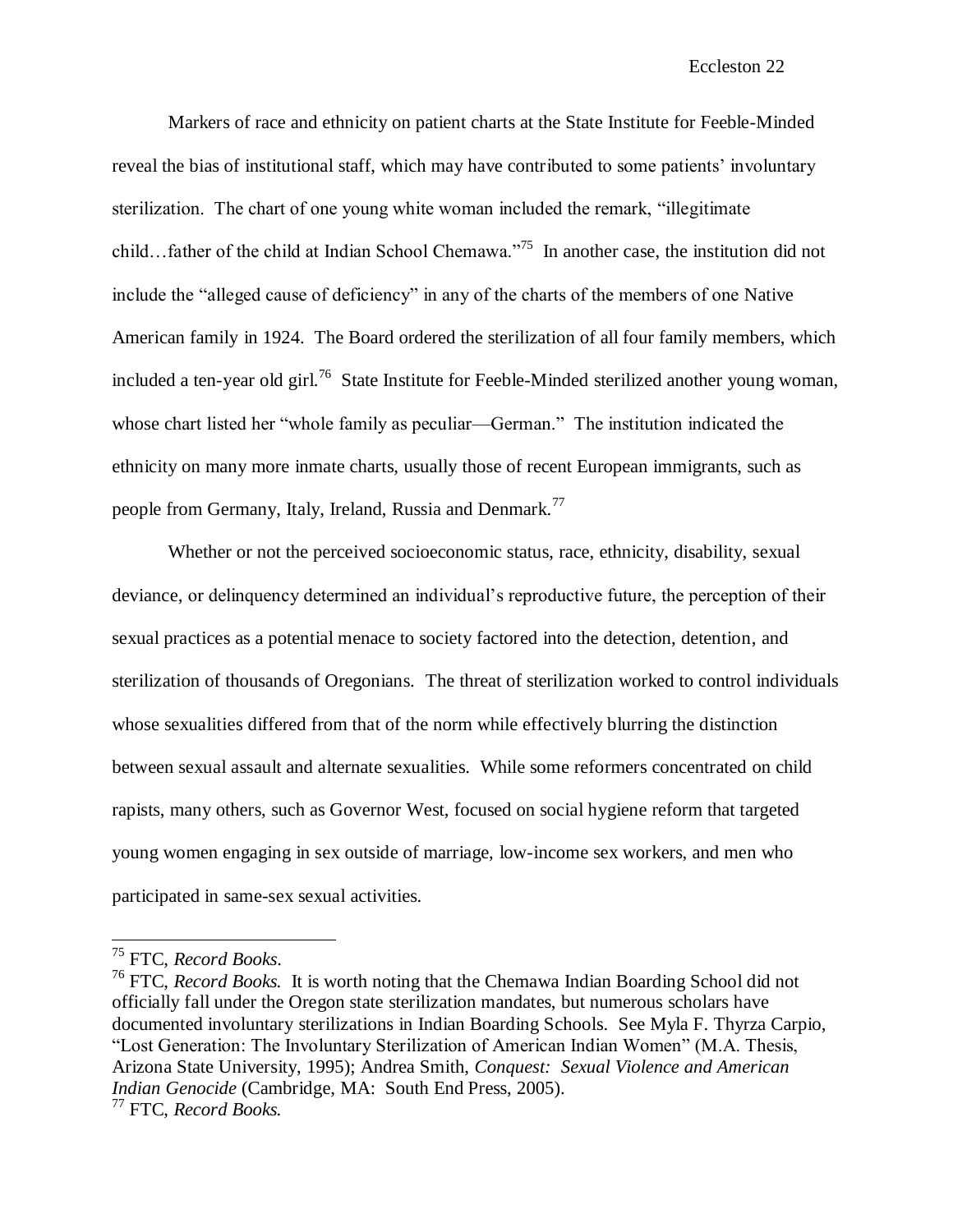The varying institutional practices of sterilization reflected the conflicting views of the law"s purpose. Administrators of Oregon institutions practiced a few female castrations as a cure for women with sexually "deviant" behavior even before the enactment of sterilization laws, and sexual sterilization as therapy became a selling point for those wishing to increase support for sterilization laws. Administrators of prison and mental health wards employed sterilization, not only as a routine condition for parole that allowed beds to become available for additional inmates, but also as a means of maintaining behavioral control inside their institutions.

During the debate over involuntary sterilization laws in Oregon, progressive reformers adopted rhetoric that diverged from national eugenic theories and professional medical arguments about sterilization, which claimed that sterilization did not inhibit sexual function or desire.<sup>78</sup> Oregon sterilization proponents Owens-Adair and Governor West embraced the eugenic use of sterilization, while heralding that sexual sterilization decreased sexual assault and sexual "deviance."

Oregon laws allowed for the sterilization of more than 2,600 citizens in over sixty years of state-mandated sterilization.<sup>79</sup> Sterilization legislation in Oregon survived despite a governor"s veto, two voter referendums, and an unconstitutionality ruling in Marion Circuit court. The expansion of public health and the welfare state combined with eugenicists' legislative efforts to regulate human reproduction resulted in the scrutiny of Oregonians" sexual

 $78$  Medicolegal Bureau of the American Medical Association, "Sterilization of Criminals" (Chicago: The Association, circa 1915), 1, 5-11; Popenoe and Johnson, *Applied Eugenics,* 150.  $79$  Governor John Kitzhaber, "Proclamation of Human Rights Day, and Apology for Oregon's Forced Sterilization of Institutionalized Patients," http://arcweb.sos.state.or.us/governors/Kitzhaber/web\_pages/governor/speeches/s021202.htm (accessed December, 02, 2007).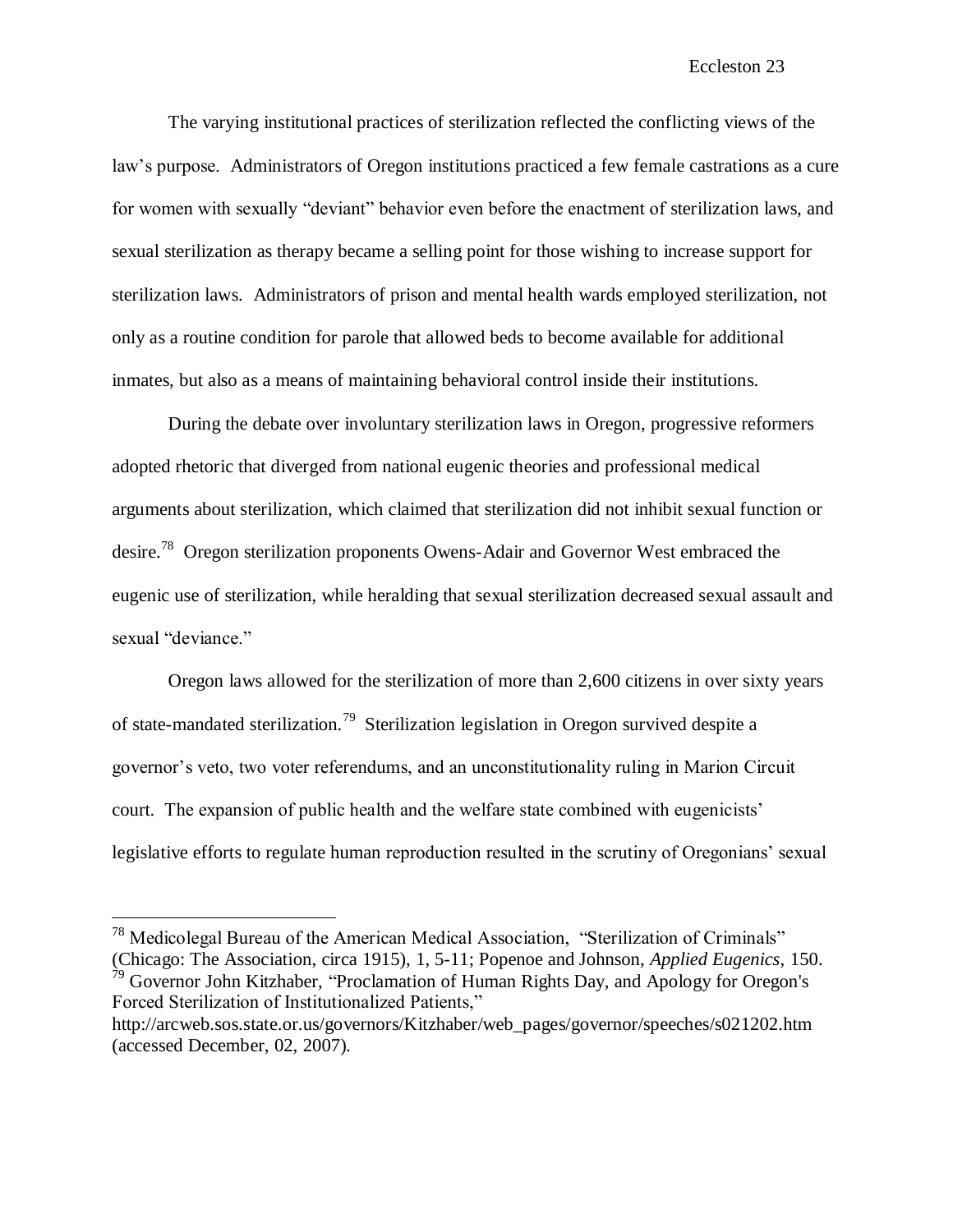and reproductive practices. People whose socioeconomic status brought them in regular contact with the welfare state most likely had to justify their childbearing practices to the welfare agents who administrated their support. People with physical and mental impairment endured most of the scrutiny, because eugenicists and reformers agreed that the privilege of parenthood did not apply to people with disabilities. The Progressives' focus on moral sexuality combined with the sterilization campaigns" focus on deviant sexual practices worked to put unconventional sexual practices and nonnormative bodies under additional police, public, and medical surveillance.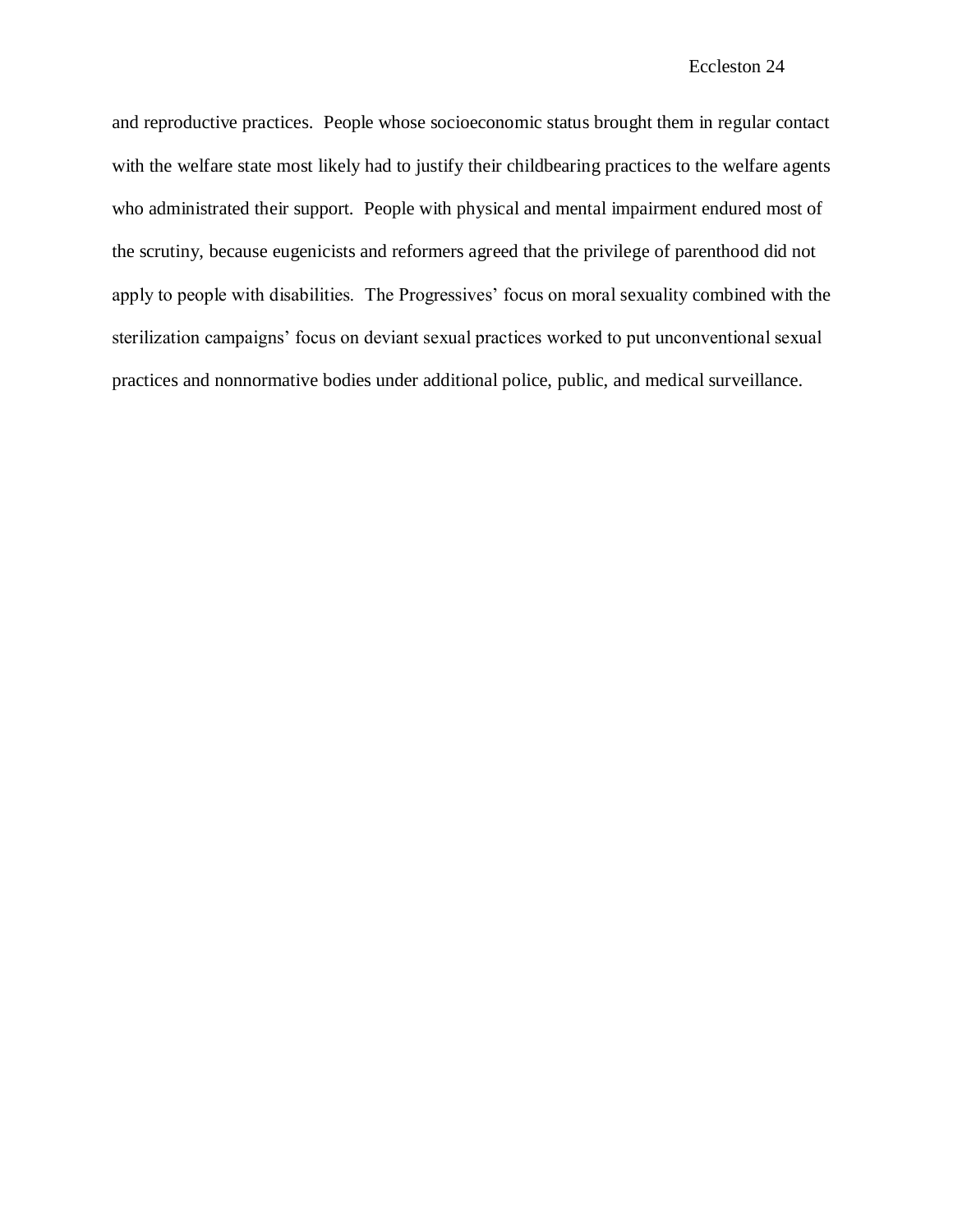Bibliography

Primary Sources

Baker, La Reine Helen. *Race Improvement or Eugenics: A Little Book on a Great Subject*. New York: Mead and Company, 1912.

Briggs, L. Vernon. "A Study of the Problem of the So-called Defective Delinquent and What Has Been Done in Massachusetts: Read at the Twelfth Maryland Conference of Charities and Correction (including Delaware, District of Columbian and Maryland), Baltimore, November, 1916." Boston: Press of Jamaica Printing Company, circa 1917. Reprinted from *Boston Medical and Surgical Journal* (166) no. 11, March 15, 1917, 371-380.

Carlisle, Chester L. "A Summary of the Oregon State Survey of Mental Defect, Delinquency and Dependency." Ed. Earl Kilpatrick. In *The University of Oregon Extension Monitor* 9, nos. 4 and 5 (April-May, 1921): 1-40.

Fairview Training Center, *Record Books by Resident Number*, 1908-1945, Volumes 1-5, Oregon State Archives, Salem, OR.

Fernald, Walter E. *Diagnosis of the Higher Grades of Mental Defect.* Baltimore: John Hopkins Press, 1914.

Goddard, Henry Herbert. *The Kallikak Family: A Study in the Heredity of Feeble-Mindedness.* New York: The Macmillan Company, 1916.

Laughlin, Harry Hamilton. *Eugenical Sterilization: Historical, Legal and Statistical Review of Eugenical Sterilization in the United States.* New Haven: The American Eugenics Society, 1926.

---. *Eugenical Sterilization in the United States.* Psychopathic Laboratory of the Municipal Court of Chicago, 1922.

Oregon, *General Laws, 1917.* Salem: State Printing Department, 1917.

---. *General Laws, 1919.* Salem: State Printing Department, 1919.

---. *General Laws, 1923*. Salem: State Printing Department, 1923.

The Oregon Social Hygiene Society. *Five Years' Work in Oregon: The Fifth Annual Report of the Oregon Social Hygiene Society.* Portland: Portland Printing House, 1916.

---. *Progress: The Second Annual Report of the Oregon Social Hygiene Society.* Portland: Portland Printing House Company, 1913.

---. "Steps Toward Social Health." *Biennial Report of Progress*, circa 1922.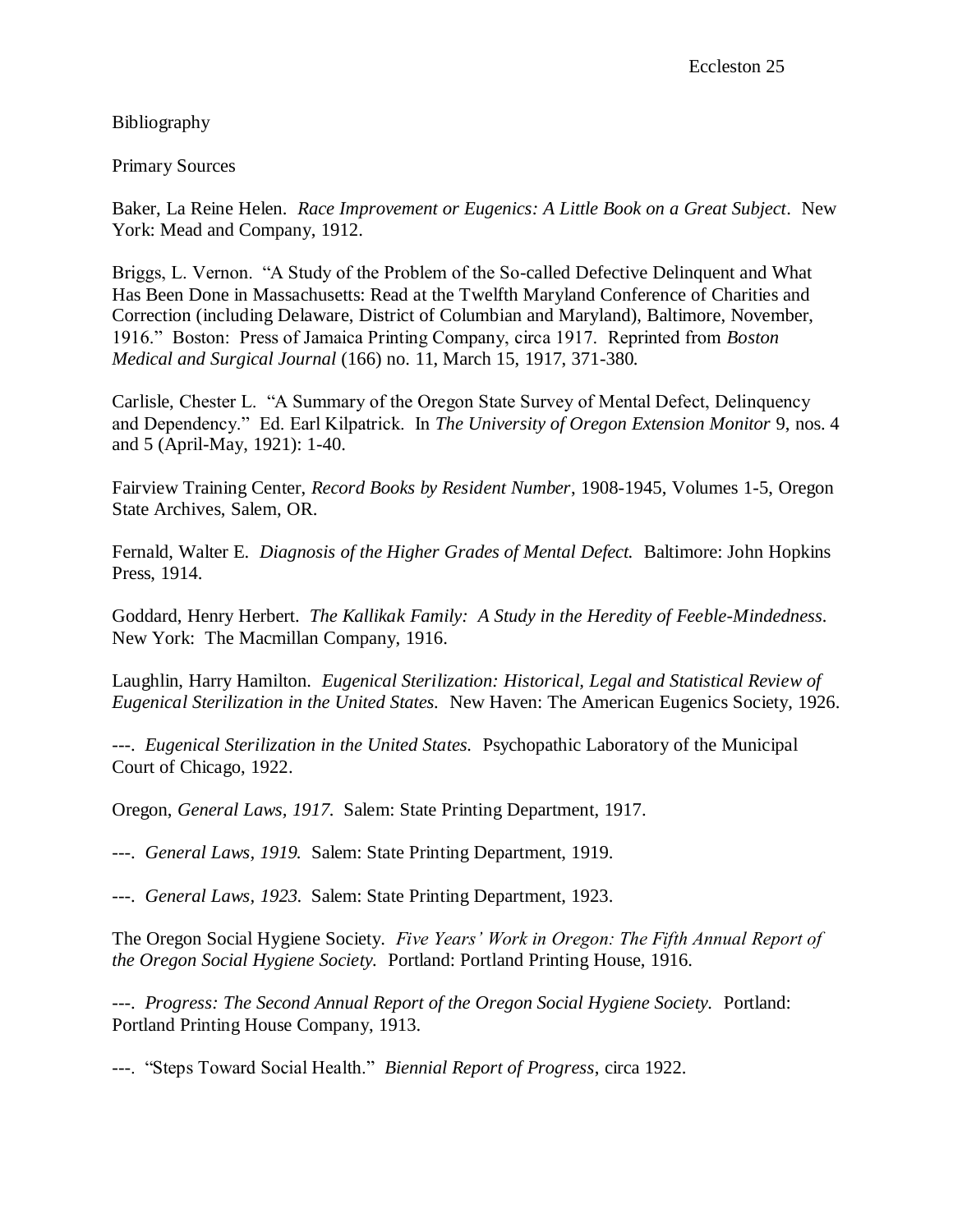Oregon State Hospital. "Eugenics Record," 1918-1945, volume 1, 5/04/04/07, Oregon State Archives, Salem, OR.

Owens-Adair, B. A. *The Eugenic Marriage Law and Human Sterilization: The Situation in Oregon.* Salem, Oregon: Dr. Owens-Adair, 1922.

Owens-Adair, Bethenia, Dr. *Human Sterilization: Its Social and Legislative Aspects.* Michigan: University of Michigan, 1922.

*Morning Oregonian*, May 1911-January 1928.

Pierce, Cornelia M. *Papers*. "Owens-Adair Bill literature" folder, box 4. Special Collections, Knight Library, University of Oregon, Eugene, OR.

Popenoe, Paul, and Roswell Hill Johnson. *Applied Eugenics.* New York: The Macmillan Company, 1933.

"Report of the Board of Building Commissioners of the State of Oregon Relative to the Location and Establishment of an Institution for Feeble-Minded and Epileptic Persons to the Twenty-Fourth Legislative Assembly: Regular Session: 1907." Quoted in Brockley, "Doctors, Deviants, and Defectives: Sterilization in Oregon," Undergraduate Thesis, University of Oregon Honors College, 1991."

Smith, Frank E. "Report of Superintendent." *Third Biennial Report of the Board of Trustees and Superintendent of the State of Oregon to the Twenty-Seventh Legislative Assembly Regular Session, 1913,* circa 1913.

Smith, J.N. "Biennial Report of the Oregon State Board of Control." *Oregon State Board of Control.* Salem, OR: State Printing Department, 1914-1968.

---. Argument for Marriage Restriction, 1921, "Owens-Adair Bill Literature" folder, box 4, Cornelia M. Pierce Papers, Special Collections, Knight Library, University of Oregon, Eugene, OR.

Medicolegal Bureau of the American Medical Association. "Sterilization of Criminals." Chicago: The Association, circa 1915.

Treasury Department. United States Public Health Service. "Public Health Bulletin 112." In *Preliminary Statistical Report of the Oregon State Survey of Mental Defect, Delinquency, and Dependency.* Washington: Government Printing Office, 1922.

Tredgold, A.F. *Mental Deficiency.* New York: William Wood & Company, 1908.

Walter, J.J. Marked Copy of Human Sterilization: Its Social and Legislative Aspects, circa 1922, "Owens-Adair Bill Literature" folder, box 4, Cornelia M. Pierce Papers.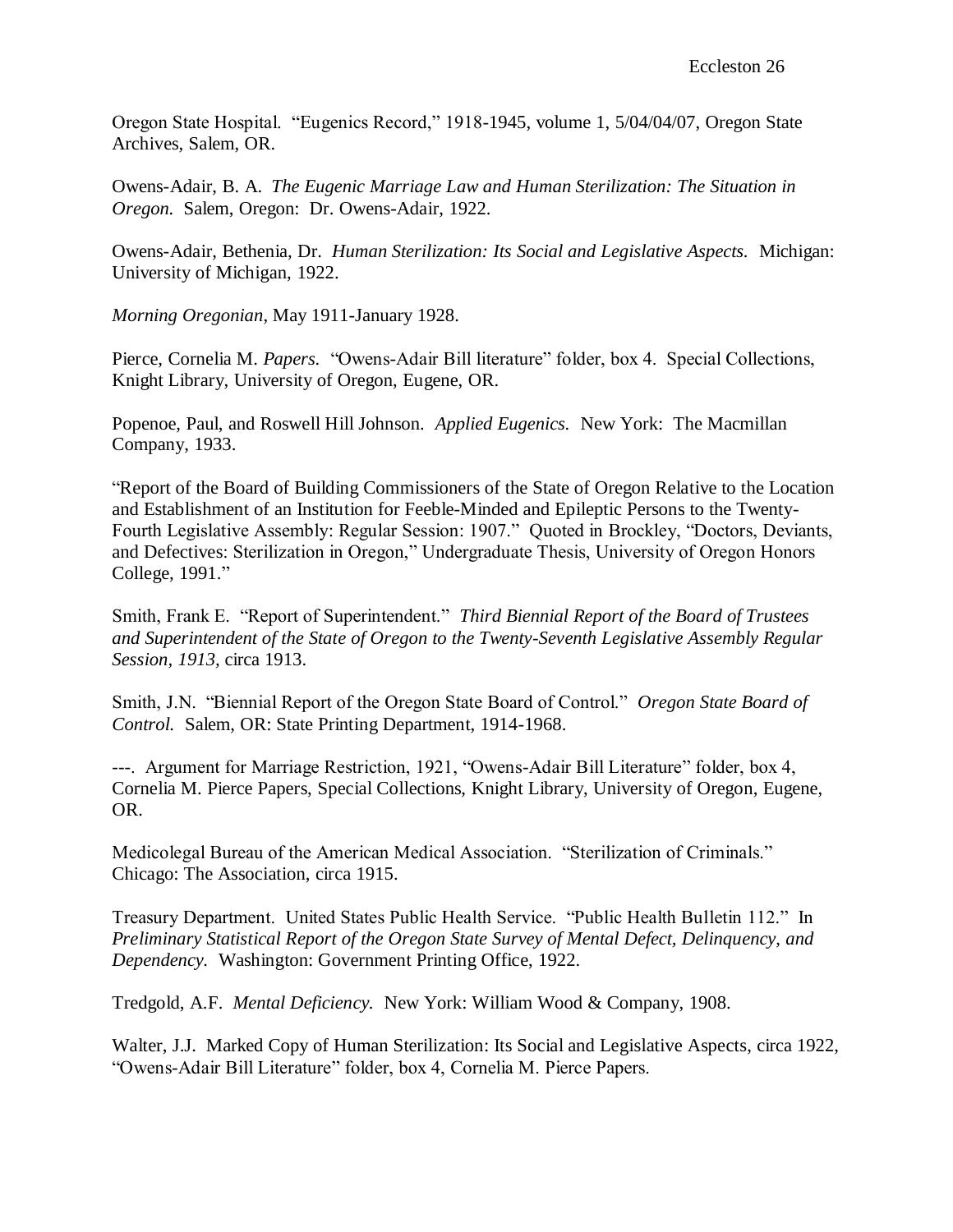West, Oswald D. "Biennial Message, 1913."

http://www.sos.state.or.us/archives/governors/west/message1913.html (accessed November 29, 2007).

Withycombe, James. "Governor"s Message." Message of James Withycombe Governor of Oregon to the Twenty-Ninth Legislative Assembly, 1917. http://arcweb.sos.state.or.us/governors/withycombe/message1917.html (accessed November 29, 2007).

Secondary Sources

Boag, Peter. *Same-Sex Affairs: Constructing and Controlling Homosexuality in the Pacific Northwest.* Berkeley: University of California Press, 2003.

---. "Sex & Politics in Progressive-Era Portland & Eugene: The 1912 Same-Sex Vice Scandal." *Oregon Historical Quarterly* 100, no. 2 (1999): 158-181.

Brockley, Janice A. "Doctors, Deviants, and Defectives: Sterilization in Oregon," Undergraduate Thesis, University of Oregon Honors College, 1991.

Cahn, Susan K. *Sexual Reckonings: Southern Girls in a Troubling Age.* Cambridge: Harvard University Press, 2007.

Carpio, Myla F. Thyrza. "Lost Generation: The Involuntary Sterilization of American Indian Women," M.A. Thesis, Arizona State University, 1995.

Kitzhaber, John. "Proclamation of Human Rights Day, and Apology for Oregon's Forced Sterilization of Institutionalized Patients."

http://arcweb.sos.state.or.us/governors/Kitzhaber/web\_pages/governor/speeches/s021202.htm (accessed December, 02, 2007).

Kline, Wendy. *Building a Better Race: Gender, Sexuality, and Eugenics from the Turn of the Century to the Baby Boom*. Berkeley: University of California Press, 2001.

Ladd-Taylor, Molly. "The "Sociological Advantages" of Sterilization: Fiscal Policies and Feeble-Minded Women in Interwar Minnesota." In *Mental Retardation in America: A Historical Reader*. Edited by Steven Noll and James W. Trent Jr. New York: New York University Press, 2004.

Largent, Mark A. "The Greatest Curse of the Race:' Eugenic Sterilization in Oregon, 1909-1983." *Oregon Historical Quarterly,* 103, no. 2 (2002), 188-209.

Noll, Steven. *Feeble-Minded in Our Midst: Institutions for the Mentally Retarded in the South, 1900-1940.* Chapel Hill: University of North Carolina Press, 1995.